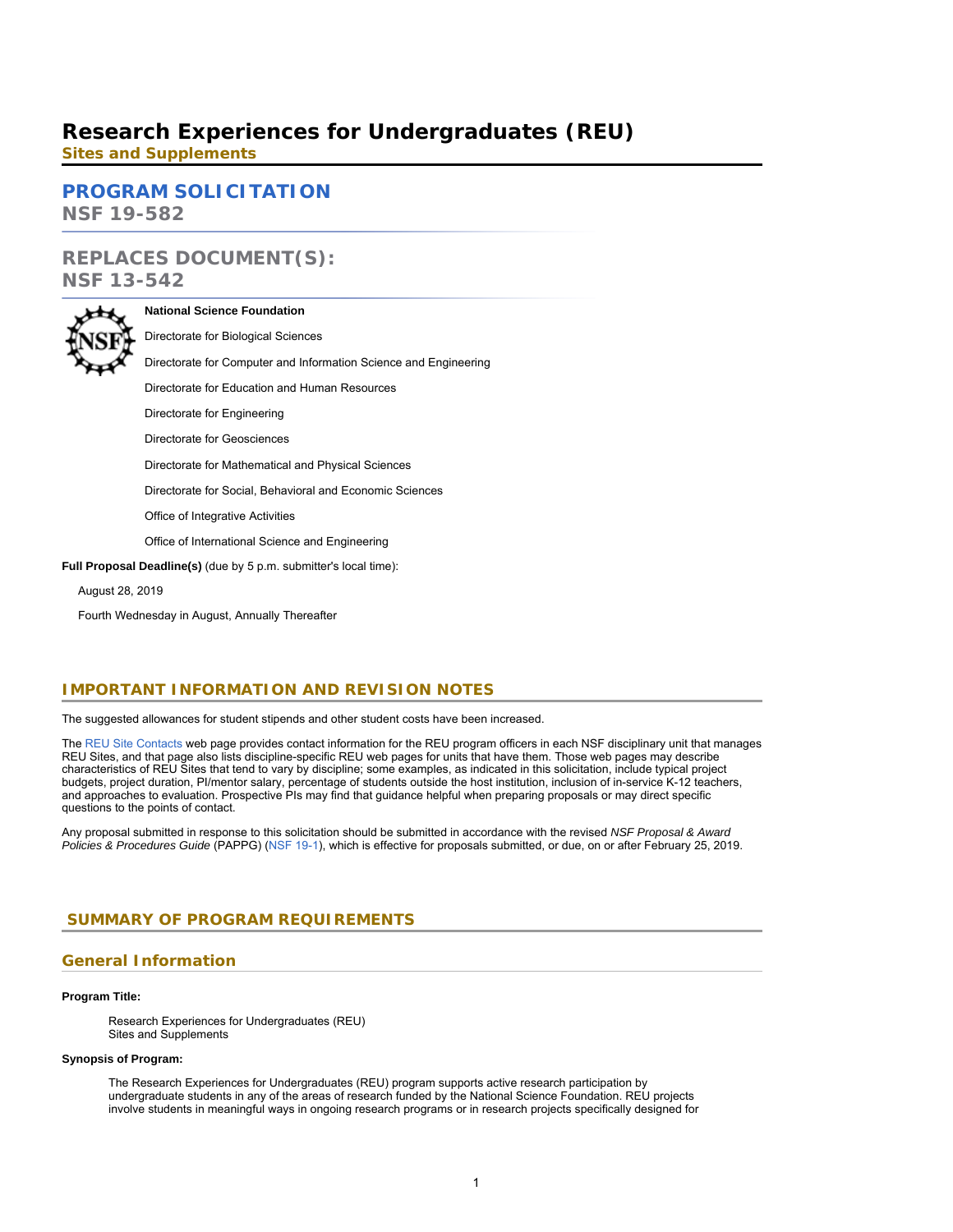the REU program. This solicitation features two mechanisms for support of student research: (1) *REU Sites* are based on independent proposals to initiate and conduct projects that engage a number of students in research. REU Sites may be based in a single discipline or academic department or may offer interdisciplinary or multi-department research opportunities with a coherent intellectual theme. Proposals with an international dimension are welcome. (2) *REU Supplements* may be included as a component of proposals for new or renewal NSF grants or cooperative agreements or may be requested for ongoing NSF-funded research projects.

Undergraduate student participants in either REU Sites or REU Supplements must be U.S. citizens, U.S. nationals, or permanent residents of the United States.

Students do not apply to NSF to participate in REU activities. Students apply directly to REU Sites or to NSF-funded investigators who receive REU Supplements. To identify appropriate REU Sites, students should consult the directory of active REU Sites on the Web at [https://www.nsf.gov/crssprgm/reu/reu\\_search.cfm](https://www.nsf.gov/crssprgm/reu/reu_search.cfm).

#### **Cognizant Program Officer(s):**

*Please note that the following information is current at the time of publishing. See program website for any updates to the points of contact.*

[NSF REU Site Contacts](https://www.nsf.gov/crssprgm/reu/reu_contacts.jsp)

#### **Applicable Catalog of Federal Domestic Assistance (CFDA) Number(s):**

- 47.041 --- Engineering
	- 47.049 --- Mathematical and Physical Sciences
	- 47.050 --- Geosciences
	- 47.070 --- Computer and Information Science and Engineering
	- 47.074 --- Biological Sciences
	- 47.075 --- Social Behavioral and Economic Sciences
	- 47.076 --- Education and Human Resources
	- 47.079 --- Office of International Science and Engineering
	- 47.083 --- Office of Integrative Activities (OIA)

### **Award Information**

**Anticipated Type of Award:** Standard Grant or Continuing Grant or Cooperative Agreement

**Estimated Number of Awards: 1,750 to 1,800** 

This estimate includes approximately 180 new Site awards and 1,600 new Supplement awards each year.

**Anticipated Funding Amount:** \$76,370,000

in FY 2020 -- This estimate includes both Sites and Supplements, pending availability of funds.

# **Eligibility Information**

### **Who May Submit Proposals:**

The categories of proposers eligible to submit proposals to the National Science Foundation are identified in the *NSF Proposal & Award Policies & Procedures Guide* (PAPPG), Chapter I.E.

#### **Who May Serve as PI:**

For REU Site proposals, a single individual may be designated as the Principal Investigator. This individual will be responsible for overseeing all aspects of the award. However, one additional person may be designated as Co-Principal Investigator if developing and operating the REU Site would involve such shared responsibility. Other anticipated research supervisors should be listed as Non-Co-PI Senior Personnel. *After a proposal is awarded*, some NSF units may allow the addition of more Co-PIs if an exceptional case can be made for why the management of the REU Site must be distributed.

### **Limit on Number of Proposals per Organization:**

There are no restrictions or limits on the number of proposals per organization *except for* the following: NSF Centers or National Facilities *managed by NSF's [Division of Materials Research](https://www.nsf.gov/div/index.jsp?div=DMR) (DMR)* that have an active REU Site may not request additional support for a new Site or an expansion of their existing Site. (For questions, e-mail [reu.dmr@nsf.gov](mailto:reu.dmr@nsf.gov).)

### **Limit on Number of Proposals per PI or Co-PI:**

There are no restrictions or limits.

### **Proposal Preparation and Submission Instructions**

### **A. Proposal Preparation Instructions**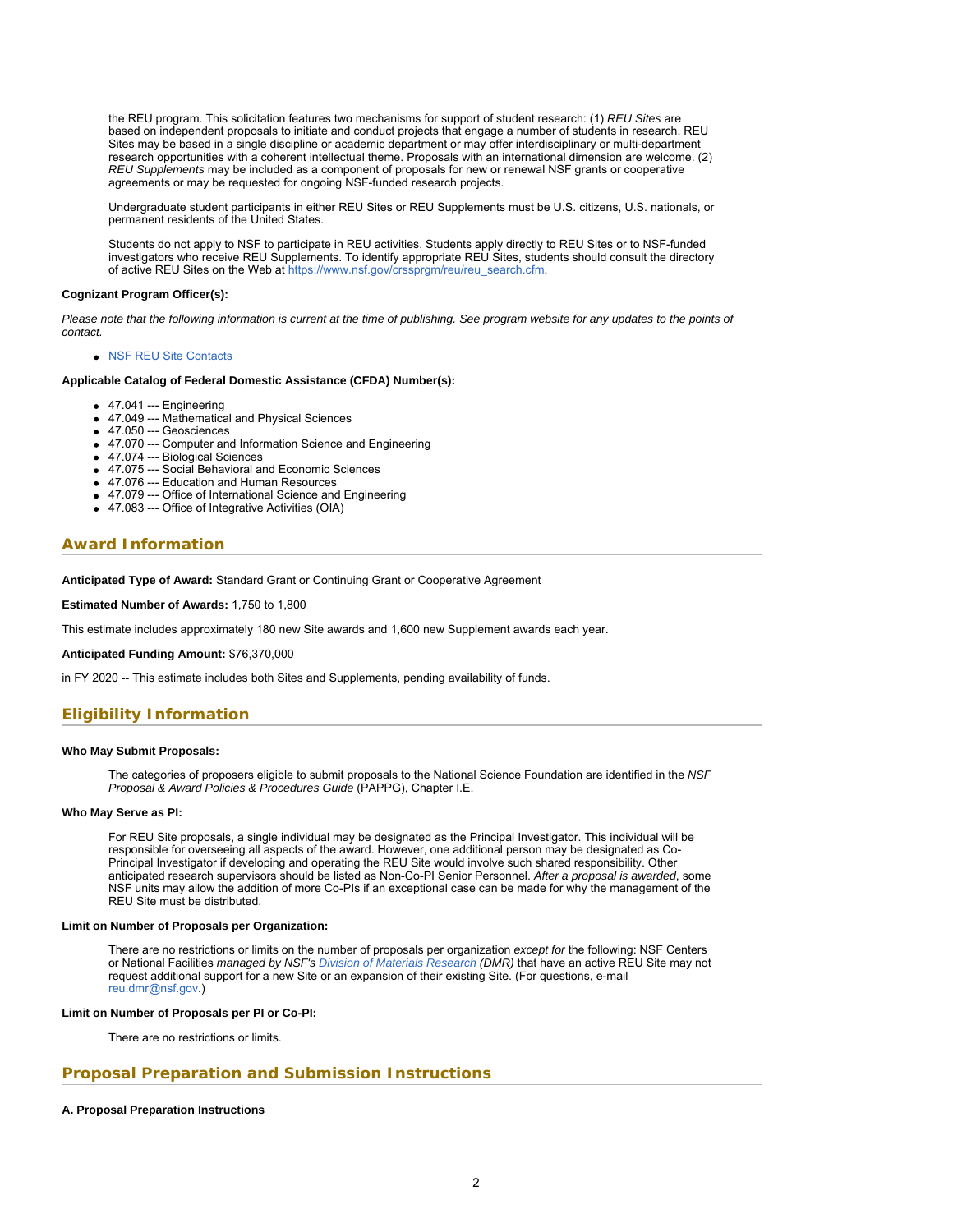- **Letters of Intent:** Not required
- **Preliminary Proposal Submission:** Not required
- **Full Proposals:**
	- Full Proposals submitted via FastLane: *NSF Proposal and Award Policies and Procedures Guide* (PAPPG) guidelines apply. The complete text of the PAPPG is available electronically on the NSF website at: https://www.nsf.gov/publications/pub\_summ.jsp?ods\_key=pappg
	- Full Proposals submitted via Research.gov: *NSF Proposal and Award Policies and Procedures Guide* (PAPPG) guidelines apply. The complete text of the PAPPG is available electronically on the NSF website at: [https://www.nsf.gov/publications/pub\\_summ.jsp?ods\\_key=pappg.](https://www.nsf.gov/publications/pub_summ.jsp?ods_key=pappg)
	- Full Proposals submitted via Grants.gov: *NSF Grants.gov Application Guide: A Guide for the Preparation and Submission of NSF Applications via Grants.gov* guidelines apply (Note: The *NSF Grants.gov Application Guide* is available on the Grants.gov website and on the NSF website at: [https://www.nsf.gov/publications/pub\\_summ.jsp?](https://www.nsf.gov/publications/pub_summ.jsp?ods_key=grantsgovguide) [ods\\_key=grantsgovguide](https://www.nsf.gov/publications/pub_summ.jsp?ods_key=grantsgovguide)).

### **B. Budgetary Information**

### **Cost Sharing Requirements:**

Inclusion of voluntary committed cost sharing is prohibited.

**Indirect Cost (F&A) Limitations:**

Recovery of indirect costs (F&A) is prohibited on Participant Support Costs in REU Site proposals and REU Supplemental funding requests.

### **Other Budgetary Limitations:**

Other budgetary limitations apply. Please see the full text of this solicitation for further information.

#### **C. Due Dates**

**Full Proposal Deadline(s)** (due by 5 p.m. submitter's local time):

August 28, 2019

Fourth Wednesday in August, Annually Thereafter

### **Proposal Review Information Criteria**

#### **Merit Review Criteria:**

National Science Board approved criteria. Additional merit review considerations apply. Please see the full text of this solicitation for further information.

## **Award Administration Information**

### **Award Conditions:**

Standard NSF award conditions apply.

### **Reporting Requirements:**

<span id="page-2-0"></span>Additional reporting requirements apply. Please see the full text of this solicitation for further information.

### **TABLE OF CONTENTS**

- **[Summary of Program Requirements](#page-0-0)**
- I. **[Introduction](#page-3-0)**
- II. **[Program Description](#page-3-1)**
- III. **[Award Information](#page-5-0)**
- IV. **[Eligibility Information](#page-5-1)**
- V. **[Proposal Preparation and Submission Instructions](#page-6-0)** A. [Proposal Preparation Instructions](#page-6-0)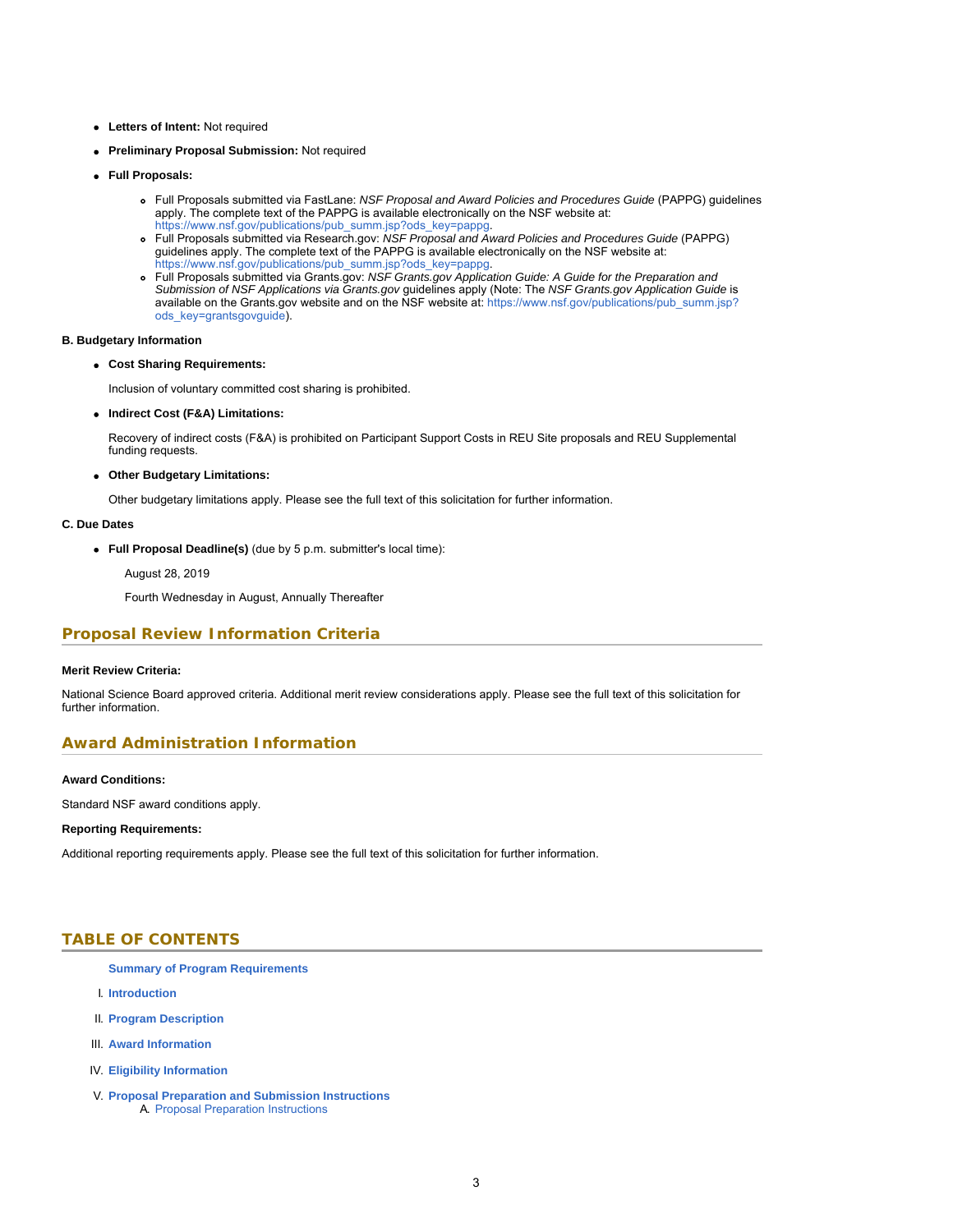- B. [Budgetary Information](#page-9-0)
- C. [Due Dates](#page-10-0)
- D. [FastLane/Research.gov/Grants.gov Requirements](#page-10-1)

### VI. **[NSF Proposal Processing and Review Procedures](#page-10-2)**

- A. [Merit Review Principles and Criteria](#page-11-0)
- B. [Review and Selection Process](#page-12-0)

### VII. **[Award Administration Information](#page-12-1)**

- A. [Notification of the Award](#page-12-2)
- B. [Award Conditions](#page-12-3)
- C. [Reporting Requirements](#page-13-0)

### VIII. **[Agency Contacts](#page-13-1)**

IX. **[Other Information](#page-13-2)**

### <span id="page-3-0"></span>**I. INTRODUCTION**

Research Experiences for Undergraduates (REU) is a Foundation-wide program that supports active participation in science, engineering, and education research by undergraduate students. REU proposals are welcome in any of the research areas supported by NSF (see<https://www.nsf.gov/funding/aboutfunding.jsp>), including the [priority areas](https://www.nsf.gov/news/special_reports/big_ideas/index.jsp) and [cross-cutting areas](https://www.nsf.gov/funding/pgm_list.jsp?type=xcut) that NSF has identified.

The REU program seeks to expand student participation in all kinds of research--both disciplinary and interdisciplinary--encompassing efforts by individual investigators, groups, centers, national facilities, and others. It draws on the integration of research and education to attract a diverse pool of talented students into careers in science and engineering, including teaching and education research related to science and engineering, and to help ensure that these students receive the best education possible.

This solicitation features two mechanisms for support of student research: *REU Sites* and *REU Supplements*.

### <span id="page-3-1"></span>**II. PROGRAM DESCRIPTION**

Research experience is one of the most effective avenues for attracting students to and retaining them in science and engineering and for preparing them for careers in these fields. The REU program, through both Sites and Supplements, aims to provide appropriate and valuable educational experiences for undergraduate students through participation in research. REU projects involve students in meaningful ways in ongoing research programs or in research projects specifically designed for the REU program. REU projects feature high-quality interaction of students with faculty and/or other research mentors and access to appropriate facilities and professional development opportunities.

REU projects offer an opportunity to tap the nation's diverse student talent pool and broaden participation in science and engineering. NSF is particularly interested in increasing the numbers of women, underrepresented minorities, and persons with disabilities in research. REU projects are strongly encouraged to involve students who are members of these groups. (Underrepresented minorities are African Americans, Hispanics, American Indians, Alaska Natives, and Native Hawaiians or Other Pacific Islanders.) When designing recruitment plans, REU projects also are encouraged to consider students who are veterans of the U.S. Armed Services and firstgeneration college students.

Historically, the vast majority of REU participants have been junior- or senior-level undergraduates--students who have typically already committed to a major in science or engineering. So that the REU program can succeed in attracting students into science and engineering who might not otherwise consider those majors and careers, projects are encouraged to involve students at earlier stages in their college experience. Some REU projects effectively engage first-year and second-year undergraduates by developing partnerships with community colleges.

REU projects may be carried out during the summer months, during the academic year, or both. Three years is the typical duration for REU Site awards in most NSF directorates; however, a duration of up to five years may be allowed in some cases. New REU Sites are encouraged to apply for no more than three years of funding. Renewal REU Sites should discuss the project duration with the cognizant program officer prior to requesting support for more than three years. The term of an REU Supplement may not exceed that of the underlying research project.

### **REU Sites**

REU Sites are based on independent proposals, submitted for an annual deadline date, to initiate and conduct projects that engage a number of undergraduate students in research. Proposals for the establishment of an REU Site may be submitted to any of NSF's directorates. The Office of International Science and Engineering will consider co-funding relevant REU Sites that are primarily managed by other NSF units. Proposers are encouraged to communicate with the NSF REU point of contact in their disciplinary area; see https://www.nsf.gov/crsspram/reu/reu\_contacts.jsp.

REU Sites must have a well-defined common focus that enables a cohort experience for students. Sites may be based in a single discipline or academic department or may offer interdisciplinary or multi-department research opportunities with a coherent intellectual theme. (Although interdisciplinary or multi-department proposals must be submitted to a single NSF disciplinary unit, these proposals are often reviewed by two or more NSF units, at the discretion of the NSF program officer who manages the proposal.) A proposal should reflect the unique combination of the proposing organization's interests and capabilities and those of any partnering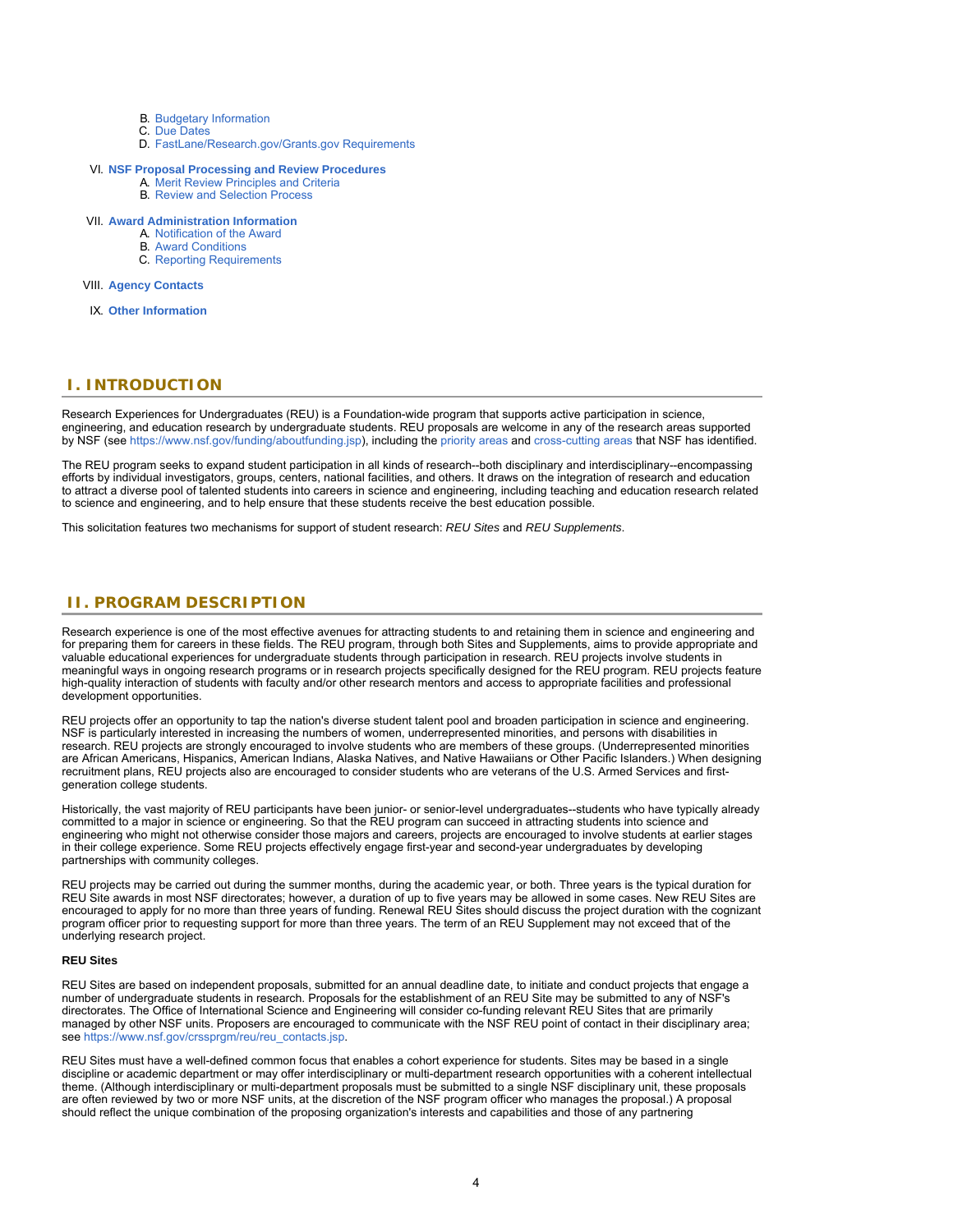organizations. Cooperative arrangements among organizations and research settings may be considered so that a project can increase the quality or availability of undergraduate research experiences. To extend research opportunities to a larger number of undergraduates, proposers are welcome to incorporate approaches that make use of cyberinfrastructure or other advanced technologies that facilitate research, learning, and collaboration over distances ("virtual projects").

REU Sites are an important means for extending high-quality research environments and mentoring to diverse groups of students. In addition to increasing the participation of underrepresented groups in research, the program aims to involve students in research who might not otherwise have the opportunity, particularly those from academic institutions where research programs in STEM are limited. Thus, a significant fraction of the student participants at an REU Site must come from outside the host institution or organization, and at least half of the student participants must be recruited from academic institutions where research opportunities in STEM are limited (including two-year colleges).

High-quality mentoring for the student participants is very important in REU Sites. Investigators are strongly encouraged to provide appropriate training for research mentors. They should also encourage continued interaction of mentors with students during the academic year, to the extent practicable, to help connect students' research experiences to their overall course of study and to help the students achieve success in courses of study leading to a baccalaureate degree in a STEM field.

Although proposals for the renewal of successful REU Sites are welcome, investigators are reminded that such proposals will be reviewed through the normal merit review process and there is no guarantee that a renewal grant will be awarded.

### **REU Supplements**

An REU Supplement typically provides support for one or two undergraduate students to participate in research as part of a new or ongoing NSF-funded research project. However, centers or large research efforts may request support for a number of students commensurate with the size and nature of the project. REU Supplements are supported by the various research programs throughout the Foundation, including programs such as Small Business Innovation Research (SBIR).

High-quality mentoring is important in REU Supplements, just as it is in REU Sites, and investigators should give serious attention not only to developing students' research skills but also to involving them in the culture of research in the discipline and connecting their research experience with their overall course of study.

Investigators are reminded that support for undergraduate students involved in carrying out research under NSF awards should be included as part of the research proposal itself instead of as a post-award supplement to the research proposal, unless such undergraduate participation was not foreseeable at the time of the original proposal.

A request for an REU Supplement may be submitted in either of two ways: (1) Proposers may include an REU Supplement activity as a component of a new (or renewal) research proposal to NSF. For guidance, contact the program officer who manages the research program to which the proposal would be submitted. (2) Investigators holding an existing NSF research award may submit a post-award request for supplemental funding. For guidance, contact the cognizant program officer for the NSF grant or cooperative agreement that would be supplemented.

### **Special Opportunities**

Some applicants might be interested in the following opportunities as elements of their REU projects. These are *optional;* proposals are not required to respond to any of them.

### *Partnership with the Department of Defense*

NSF engages in a partnership with the Department of Defense (DoD) to expand undergraduate research opportunities in DoD-relevant research areas through the REU Sites program. The DoD activity is called [Awards to Stimulate and Support Undergraduate Research](https://www.wpafb.af.mil/Welcome/Fact-Sheets/Display/Article/842058/afosr-funding-opportunities-educational-programs/#anchor2) [Experiences](https://www.wpafb.af.mil/Welcome/Fact-Sheets/Display/Article/842058/afosr-funding-opportunities-educational-programs/#anchor2) (ASSURE). Any proposal submitted to NSF for the REU Sites program that is recommended for funding through the NSF merit review process may be considered by DoD representatives for possible support through ASSURE. Proposals that are selected for the DoD funding will involve DoD-relevant research and may come from any of the NSF directorates or offices that handle REU Site proposals. A proposer to the NSF REU Sites program does not need to take any additional steps to be considered for funding through ASSURE.

### *International Projects*

The REU program encourages projects with an international dimension. Appropriate REU Site and REU Supplement proposals can be considered for co-funding by NSF's Office of International Science and Engineering (OISE). International projects typically involve partnering a U.S. REU project with one or more international collaborators in a specific institution or organization. Successful international REU projects include (1) true intellectual collaboration with a foreign partner and (2) benefits that are realized from the expertise, specialized skills, facilities, phenomena, or other resources that the foreign collaborator or research environment provides.

Due to higher travel costs, REU projects with an international dimension are typically expected to cost more per student than domestic projects. Such higher costs are offset by the value that NSF places on developing a globally engaged workforce and on providing U.S. undergraduates, as well as K-12 teachers of science and mathematics, with the benefits of international research experience. Projects with an international dimension also often have more complex logistics and a more complex mentoring arrangement than domestic projects. Proposals should provide sufficient detail to demonstrate the feasibility of such arrangements.

Proposals should include a description of the foreign collaborator's role in the project, a two-page Biographical Sketch for the foreign collaborator, and a letter of collaboration from the foreign institution or organization (see [PAPPG Chapter II.C.2.j](https://www.nsf.gov/publications/pub_summ.jsp?ods_key=pappg)), which assures that the foreign institution or organization is committed to the collaboration and will give students appropriate access to facilities.

In all cases, those planning a project with an international dimension should discuss their idea with a program officer in OISE (see the list of contacts by country and region at <https://www.nsf.gov/od/oise/country-list.jsp>), as well as with the appropriate disciplinary program officer for REU.

*Research Experiences for Teachers*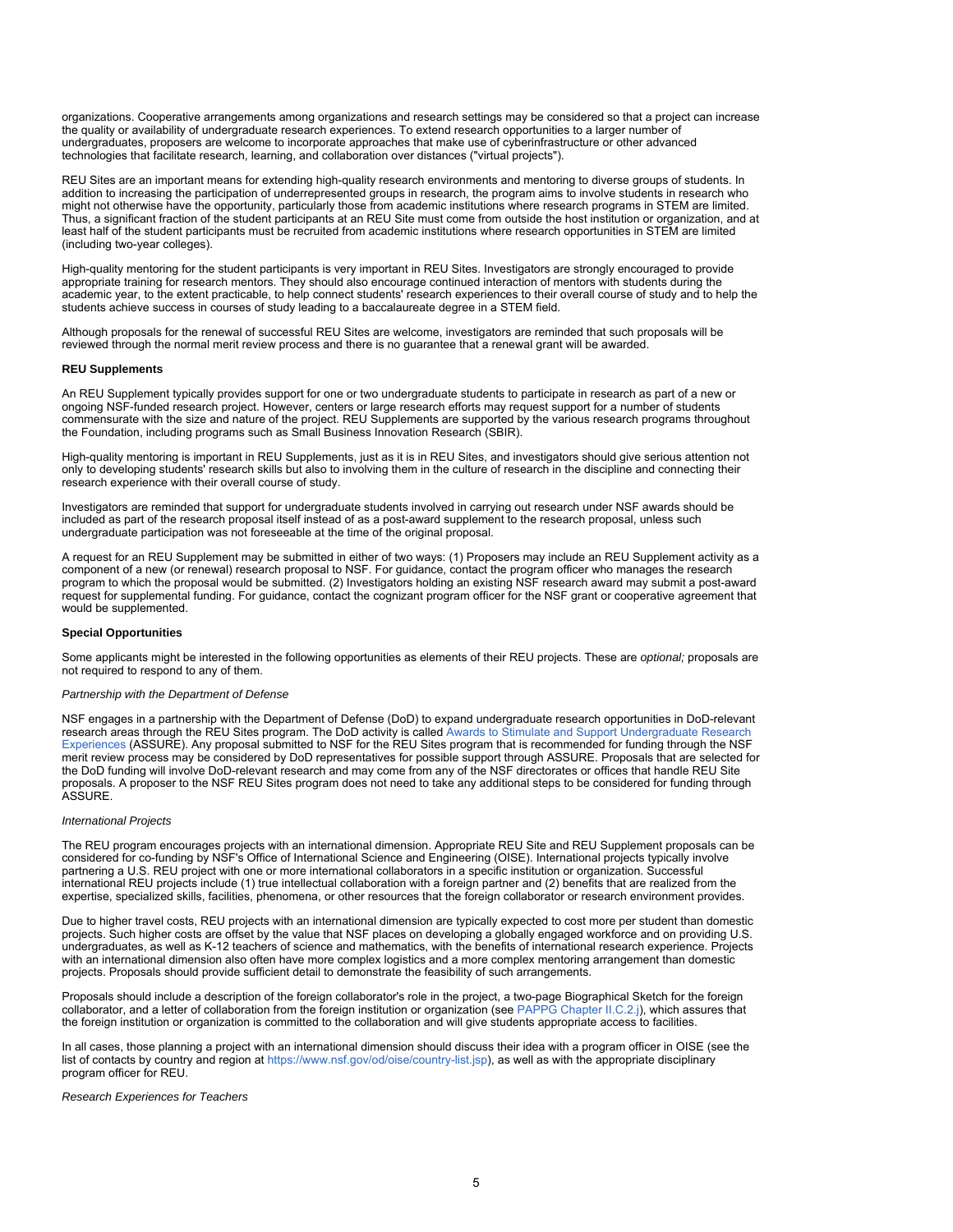NSF encourages research experiences for K-12 teachers of science, technology, engineering, and mathematics and the coordination of these experiences with REU projects. Most directorates support Research Experiences for Teachers (RET) as a formal activity and announce their specific interests (e.g., RET Sites, RET Supplements) either in solicitations, in Dear Colleague Letters, or on directorate/division websites. Other NSF units have no formal announcement but respond to requests for RET support on a case-bycase basis or permit the inclusion of an RET component (with a distinct description and cost breakdown) as part of an REU proposal. Teachers may also be included in an international REU project. Applicants who wish to include an RET component in an REU proposal may wish to contact the appropriate REU program officer for guidance. REU Site proposals that include a significant RET component should begin the project title with the label "REU/RET Site:" to ensure appropriate tracking at NSF.

### <span id="page-5-0"></span>**III. AWARD INFORMATION**

An REU activity may be funded as a standard or continuing grant (for REU Sites), as a supplement to an existing award, or as a component of a new or renewal grant or cooperative agreement. REU Sites and Supplements are funded by various disciplinary and education research programs throughout NSF, and the number of awards made varies across the Foundation from year to year, as does the amount of funds invested.

Three years is the typical duration for REU Site awards in most NSF directorates; however, a duration of up to five years may be allowed in some cases. The typical REU Site hosts 8-10 students per year. The typical funding amount is \$80,000-\$130,000 per year, although NSF does not dictate a firm upper (or lower) limit for the amount, which depends on the number of students hosted and the number of weeks.

The REU experience is a research training experience paid via a stipend, not employment (work) paid with a salary or wage. In this case, the student's training consists of closely mentored independent research. For administrative convenience, organizations may choose to issue payments to REU students using their normal payroll system. The funds received by students may be taxable income under the Internal Revenue Code of 1986 and may also be subject to state or local taxes. Please consult the [Internal Revenue Service](https://www.irs.gov/) (IRS) for additional information. Students might find the IRS's ["Tax Information for Education"](https://www.irs.gov/newsroom/tax-benefits-for-education-information-center) website to be particularly helpful.

### <span id="page-5-1"></span>**IV. ELIGIBILITY INFORMATION**

#### **Who May Submit Proposals:**

The categories of proposers eligible to submit proposals to the National Science Foundation are identified in the *NSF Proposal & Award Policies & Procedures Guide* (PAPPG), Chapter I.E.

#### **Who May Serve as PI:**

For REU Site proposals, a single individual may be designated as the Principal Investigator. This individual will be responsible for overseeing all aspects of the award. However, one additional person may be designated as Co-Principal Investigator if developing and operating the REU Site would involve such shared responsibility. Other anticipated research supervisors should be listed as Non-Co-PI Senior Personnel. *After a proposal is awarded*, some NSF units may allow the addition of more Co-PIs if an exceptional case can be made for why the management of the REU Site must be distributed.

#### **Limit on Number of Proposals per Organization:**

There are no restrictions or limits on the number of proposals per organization *except for* the following: NSF Centers or National Facilities *managed by NSF's [Division of Materials Research](https://www.nsf.gov/div/index.jsp?div=DMR) (DMR)* that have an active REU Site may not request additional support for a new Site or an expansion of their existing Site. (For questions, e-mail [reu.dmr@nsf.gov](mailto:reu.dmr@nsf.gov).)

#### **Limit on Number of Proposals per PI or Co-PI:**

There are no restrictions or limits.

### **Additional Eligibility Info:**

*Eligible Student Participants:* Undergraduate student participants supported with NSF funds in either REU Supplements or REU Sites must be U.S. citizens, U.S. nationals, or permanent residents of the United States. An undergraduate student is a student who is enrolled in a degree program (part-time or full-time) leading to a baccalaureate or associate degree. Students who are transferring from one college or university to another and are enrolled at neither institution during the intervening summer may participate. High school graduates who have been accepted at an undergraduate institution but who have not yet started their undergraduate study are also eligible to participate. Students who have received their bachelor's degrees and are no longer enrolled as undergraduates are generally not eligible to participate.

Some NSF directorates encourage inclusion in the REU program of K-12 teachers of science, technology, engineering, and mathematics. Please contact the appropriate disciplinary program officer for guidance.

For REU Sites, a significant fraction of the student participants should come from outside the host institution or organization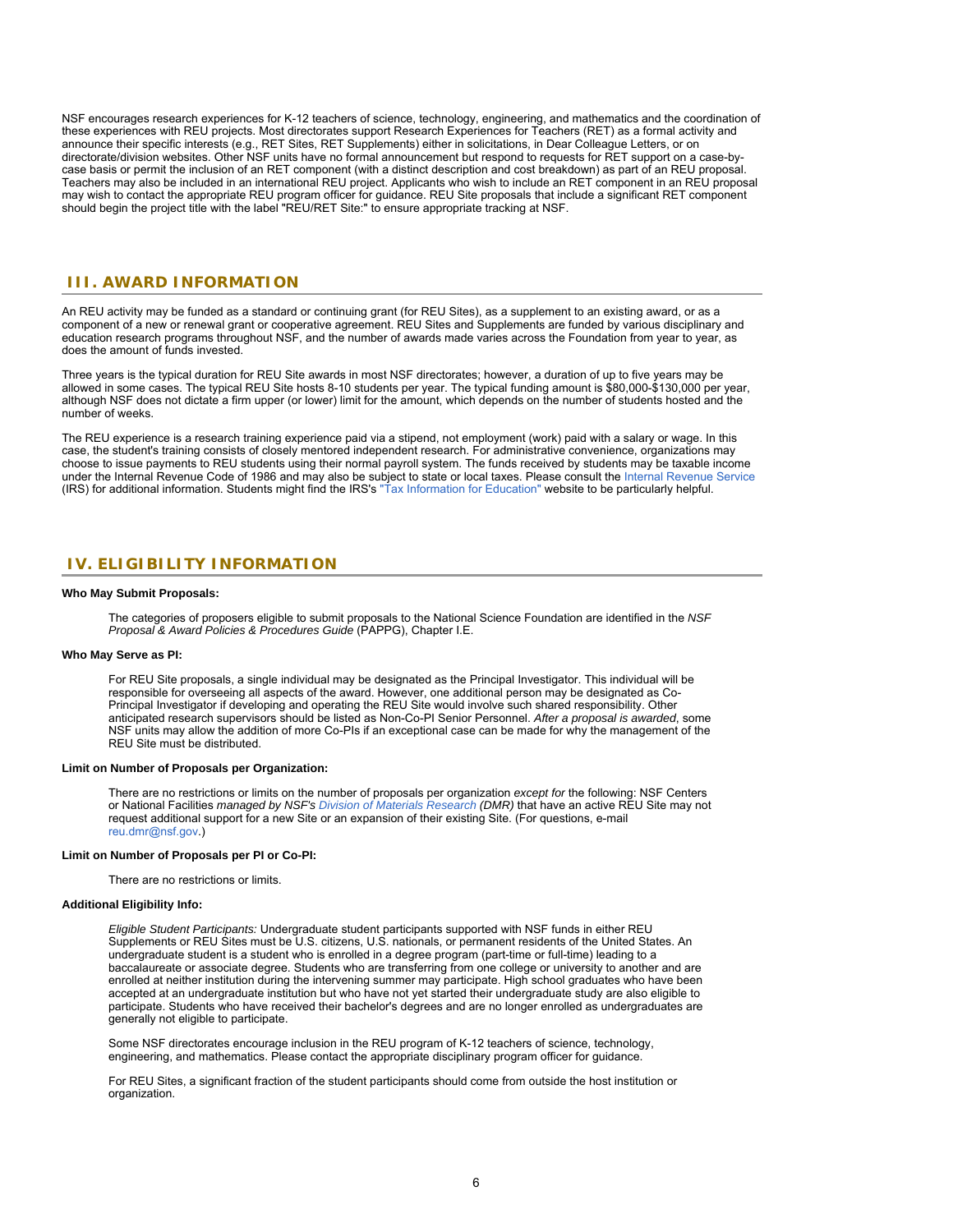Within the framework of the basic eligibility guidelines outlined here, most REU Sites and Supplements further define recruitment and selection criteria, based on the nature of the particular research and other factors.

### <span id="page-6-0"></span>**V. PROPOSAL PREPARATION AND SUBMISSION INSTRUCTIONS**

# **A. Proposal Preparation Instructions**

**Full Proposal Preparation Instructions**: Proposers may opt to submit proposals in response to this Program Solicitation via FastLane, Research.gov, or Grants.gov.

- Full proposals submitted via FastLane: Proposals submitted in response to this program solicitation should be prepared and submitted in accordance with the general guidelines contained in the *NSF Proposal & Award Policies & Procedures Guide* (PAPPG). The complete text of the PAPPG is available electronically on the NSF website at: [https://www.nsf.gov/publications/pub\\_summ.jsp?ods\\_key=pappg.](https://www.nsf.gov/publications/pub_summ.jsp?ods_key=pappg) Paper copies of the PAPPG may be obtained from the NSF Publications Clearinghouse, telephone (703) 292-7827 or by e-mail from [nsfpubs@nsf.gov](mailto:nsfpubs@nsf.gov). Proposers are reminded to identify this program solicitation number in the program solicitation block on the NSF Cover Sheet For Proposal to the National Science Foundation. Compliance with this requirement is critical to determining the relevant proposal processing guidelines. Failure to submit this information may delay processing.
- Full Proposals submitted via Research.gov: Proposals submitted in response to this program solicitation should be prepared and submitted in accordance with the general guidelines contained in the *NSF Proposal and Award Policies and Procedures Guide* (PAPPG). The complete text of the PAPPG is available electronically on the NSF website at: [https://www.nsf.gov/publications/pub\\_summ.jsp?ods\\_key=pappg.](https://www.nsf.gov/publications/pub_summ.jsp?ods_key=pappg) Paper copies of the PAPPG may be obtained from the NSF Publications Clearinghouse, telephone (703) 292-7827 or by e-mail from [nsfpubs@nsf.gov](mailto:nsfpubs@nsf.gov). The Prepare New Proposal setup will prompt you for the program solicitation number.
- Full proposals submitted via Grants.gov: Proposals submitted in response to this program solicitation via Grants.gov should be prepared and submitted in accordance with the *NSF Grants.gov Application Guide: A Guide for the Preparation and Submission of NSF Applications via Grants.gov*. The complete text of the *NSF Grants.gov Application Guide* is available on the Grants.gov website and on the NSF website at: [\(https://www.nsf.gov/publications/pub\\_summ.jsp?](https://www.nsf.gov/publications/pub_summ.jsp?ods_key=grantsgovguide) [ods\\_key=grantsgovguide](https://www.nsf.gov/publications/pub_summ.jsp?ods_key=grantsgovguide)). To obtain copies of the Application Guide and Application Forms Package, click on the Apply tab on the Grants.gov site, then click on the Apply Step 1: Download a Grant Application Package and Application Instructions link and enter the funding opportunity number, (the program solicitation number without the NSF prefix) and press the Download Package button. Paper copies of the Grants.gov Application Guide also may be obtained from the NSF Publications Clearinghouse, telephone (703) 292-7827 or by e-mail from [nsfpubs@nsf.gov](mailto:nsfpubs@nsf.gov).

In determining which method to utilize in the electronic preparation and submission of the proposal, please note the following:

Collaborative Proposals. All collaborative proposals submitted as separate submissions from multiple organizations must be submitted via the NSF FastLane system. PAPPG Chapter II.D.3 provides additional information on collaborative proposals.

See PAPPG Chapter II.C.2 for guidance on the required sections of a full research proposal submitted to NSF. Please note that the proposal preparation instructions provided in this program solicitation may deviate from the PAPPG instructions.

Note that the [REU Site Contacts](https://www.nsf.gov/crssprgm/reu/reu_contacts.jsp) web page provides contact information for the REU program officers in each NSF disciplinary unit that manages REU Sites, and that page also lists discipline-specific REU web pages for units that have them. Prospective PIs may consult those web pages or the points of contact for more specific information about characteristics of REU Sites that tend to vary by discipline.

### *PROPOSAL FOR REU SITE*

The following instructions supplement those found in the PAPPG or NSF Grants.gov Application Guide.

**Cover Sheet.** When preparing the Cover Sheet in FastLane's Proposal Preparation module, select the Program Announcement/Solicitation No. for this solicitation from the pull-down list. (Grants.gov users: The program solicitation will be prepopulated by Grants.gov on the NSF Grant Application Cover Page.) Select the Division(s) to which the proposal is directed.

If the proposal has an *interdisciplinary/cross-disciplinary* research focus, choose the Division(s) that seems most relevant (often this is the Division corresponding to the departmental affiliation of the Principal Investigator), and NSF staff will ensure that the proposal is reviewed by people who have expertise that is appropriate to the proposal's content. (Often such proposals are co-reviewed by two or more NSF disciplinary units.) Choose "SBE Office of Multidisciplinary Activities" as the Division *only* if the proposal has a significant research focus in SBE (social, behavioral, and economic sciences) areas.

The REU-associated program within the Division(s) that you selected will appear automatically in the "Current List of NSF Selected Units" at the bottom of the screen. (Grants.gov users should refer to Section VI.1.2. of the NSF Grants.gov Application Guide for specific instructions on how to designate the NSF Unit of Consideration.)

Begin the title of the proposed project with the label "REU Site:" and carefully choose a project title that will permit prospective student participants to easily identify the focus of the site.

A single individual should be designated as the Principal Investigator (PI); this individual will be responsible for overseeing all aspects of the award. One additional person may be designated as Co-PI if developing and operating the REU Site would involve such shared responsibility. Other anticipated research supervisors should be designated as Non-Co-PI Senior Personnel and are not listed on the Cover Sheet.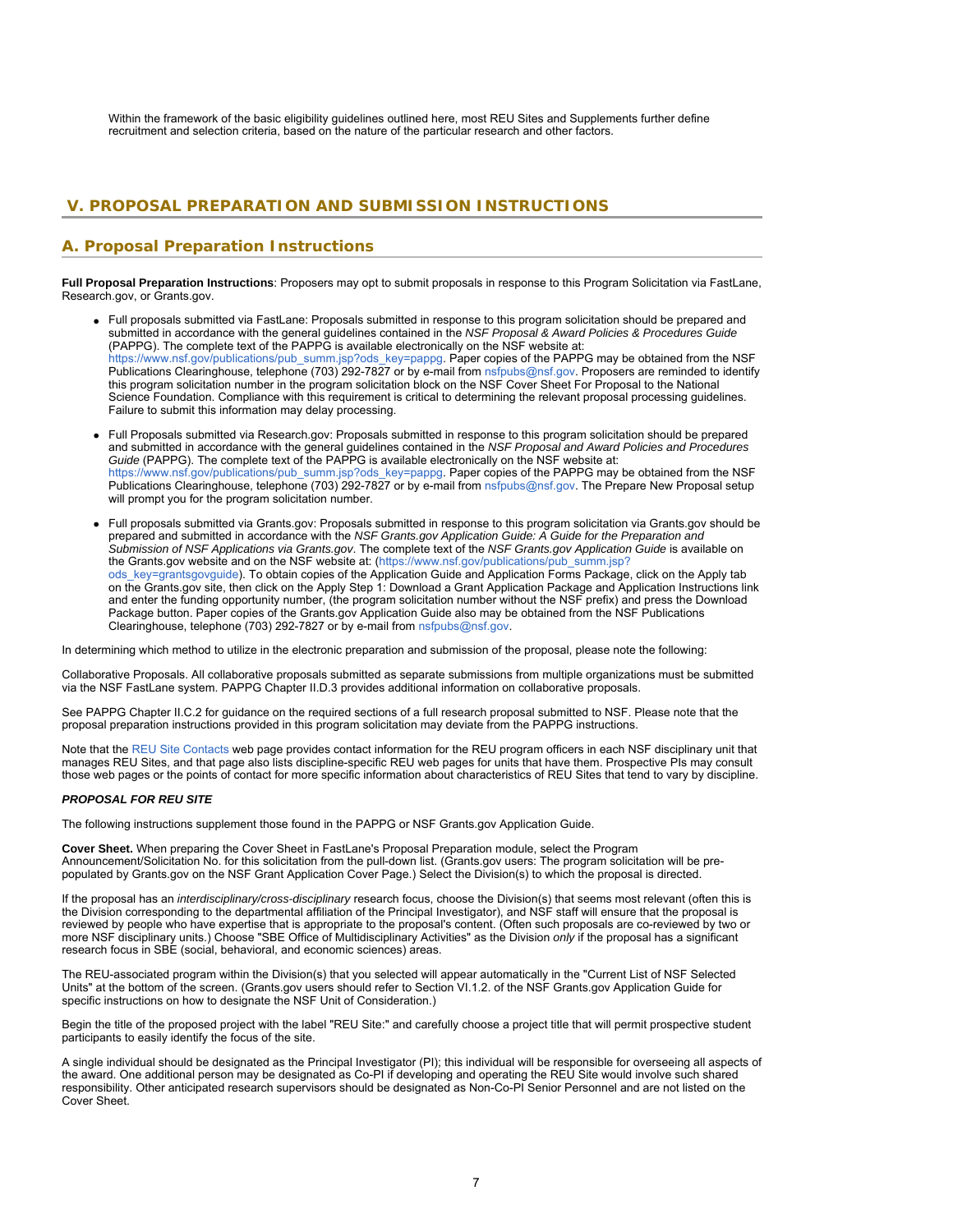**Project Summary** (limited to one page). The "Overview" section of the Project Summary must begin with the following list of "Project Elements":

- *PROJECT ELEMENTS:*
	- New REU Site, or renewal of previously funded REU Site (provide previous NSF Award Number)? (\* see Note below)
	- Project title (as shown on Cover Sheet): "REU Site: ..."
	- Principal Investigator:
	- Submitting organization:
	- Other organizations involved in the project's operation:
	- Location(s) (universities, national labs, field stations, etc.) at which the proposed undergraduate research will occur:
	- Main field(s) and sub-field(s) of the research:
	- No. of undergraduate participants per year:
	- Summer REU Site, or academic year REU Site?:
	- No. of weeks per year that the students will participate:
	- Does the project include an international component or an RET component?:
	- Name, phone number, and e-mail address of point of contact for student applicants:
		- Web address (URL) for information about the REU Site (if known):  $\bullet$

In the remainder of the Project Summary, briefly describe the project's objectives, activities, students to be recruited, and intended impact. Provide separate statements on the intellectual merit and broader impacts of the proposed activity, as required by the PAPPG.

\**Note:* If the proposal is requesting continued funding for a previously funded REU Site *but has a different PI*, FastLane and Research.gov will not allow selection of the "Renewal" indicator on the proposal Cover Sheet. However, the relevant "Project Element" in the Project Summary (above) should indicate that the proposal is a "renewal," and the outcomes of the previous Site should be described in the "Results from Prior NSF Support" section of the Project Description.

**Project Description**. Address items "a" through "g" below. The Project Description must not exceed 15 pages and must contain separate sections labeled "Intellectual Merit" and "Broader Impacts" within the narrative.

- a. *Overview.* Provide a brief description of the objectives of the proposed REU Site, targeted student participants, intellectual focus, organizational structure, timetable, and participating organizations' commitment to the REU activity.
- b. *Nature of Student Activities*. Proposals should address the approach to undergraduate research training being taken and should provide detailed descriptions of examples of research projects that students will pursue. So that reviewers can evaluate intellectual merit, this discussion should indicate the significance of the research area and, when appropriate, the underlying theoretical framework, hypotheses, research questions, etc. Undergraduate research experiences have their greatest impact in situations that lead the students from a relatively dependent status to as independent a status as their competence warrants. Proposals must present plans that will ensure the development of student-faculty interaction and student-student communication. Development of collegial relationships and interactions is an important part of the project.
- c. *The Research Environment*. This subsection should describe the experience, and the record of the involvement with undergraduate research, of the PI, the faculty who may serve as research mentors, and the institution(s) or organization(s) where the research will occur. The description should include information on the record of faculty/mentors in publishing work involving undergraduate authors and in providing professional development opportunities for student researchers. This subsection should also discuss the diversity of the mentor pool and any plans by which mentoring relationships will be sustained after students leave the REU Site.
- d. *Student Recruitment and Selection*. The overall quality of the student recruitment and selection processes and criteria will be an important element in the evaluation of the proposal. The recruitment plan should be described with as much specificity as possible, including the types and/or names of academic institutions where students will be recruited and the efforts that will be made to attract members of underrepresented groups (women, minorities, and persons with disabilities).

A significant fraction of the student participants at an REU Site must come from outside the host institution or organization, and at least half of the student participants must be recruited from academic institutions where research opportunities in STEM are limited (including two-year colleges). The number of students per project should be appropriate to the institutional or organizational setting and to the manner in which research is conducted in the discipline. The typical REU Site hosts eight to ten students per year. Proposals involving fewer than six students per year are discouraged.

Undergraduate student participants supported with NSF funds in either REU Sites or REU Supplements must be U.S. citizens, U.S. nationals, or permanent residents of the United States.

e. *Student and Mentor Professional Development.* This subsection should describe (1) plans for student professional development, including training in the responsible and ethical conduct of research; (2) training, mentoring, or monitoring that research mentors have received or will receive to help them mentor students effectively during the research experience; and (3) the REU Site's plans for communicating information on expectations of behavior to ensure a safe and respectful environment for all participants.

NSF does not tolerate sexual harassment, or any kind of harassment, where NSF-funded activities take place. Proposers are required to have a policy or code of conduct that addresses sexual harassment, other forms of harassment, and sexual assault. Proposers should provide an orientation for all participants in the REU Site (REU students, faculty, postdocs, graduate students, other research mentors, etc.) to cover expectations of behavior to ensure a safe and respectful environment for all participants, and to review the organization's policy or code of conduct addressing sexual harassment, other forms of harassment, and sexual assault, including reporting and complaint procedures. For additional information, see the NSF policies at<https://www.nsf.gov/od/odi/harassment.jsp> and the "Promising Practices" at [https://www.nsf.gov/od/odi/promising\\_practices/index.jsp.](https://www.nsf.gov/od/odi/promising_practices/index.jsp)

f. *Project Evaluation and Reporting*. Describe the plan to measure qualitatively and quantitatively the success of the project in achieving its goals, particularly the degree to which students have learned and their perspectives on science, engineering, or education research related to these disciplines have been expanded. Evaluation may involve periodic measures throughout the project to ensure that it is progressing satisfactorily according to the project plan, and may involve pre-project and postproject measures aimed at determining the degree of student learning that has been achieved. In addition, it is highly desirable to have a structured means of tracking participating students beyond graduation, with the aim of gauging the degree to which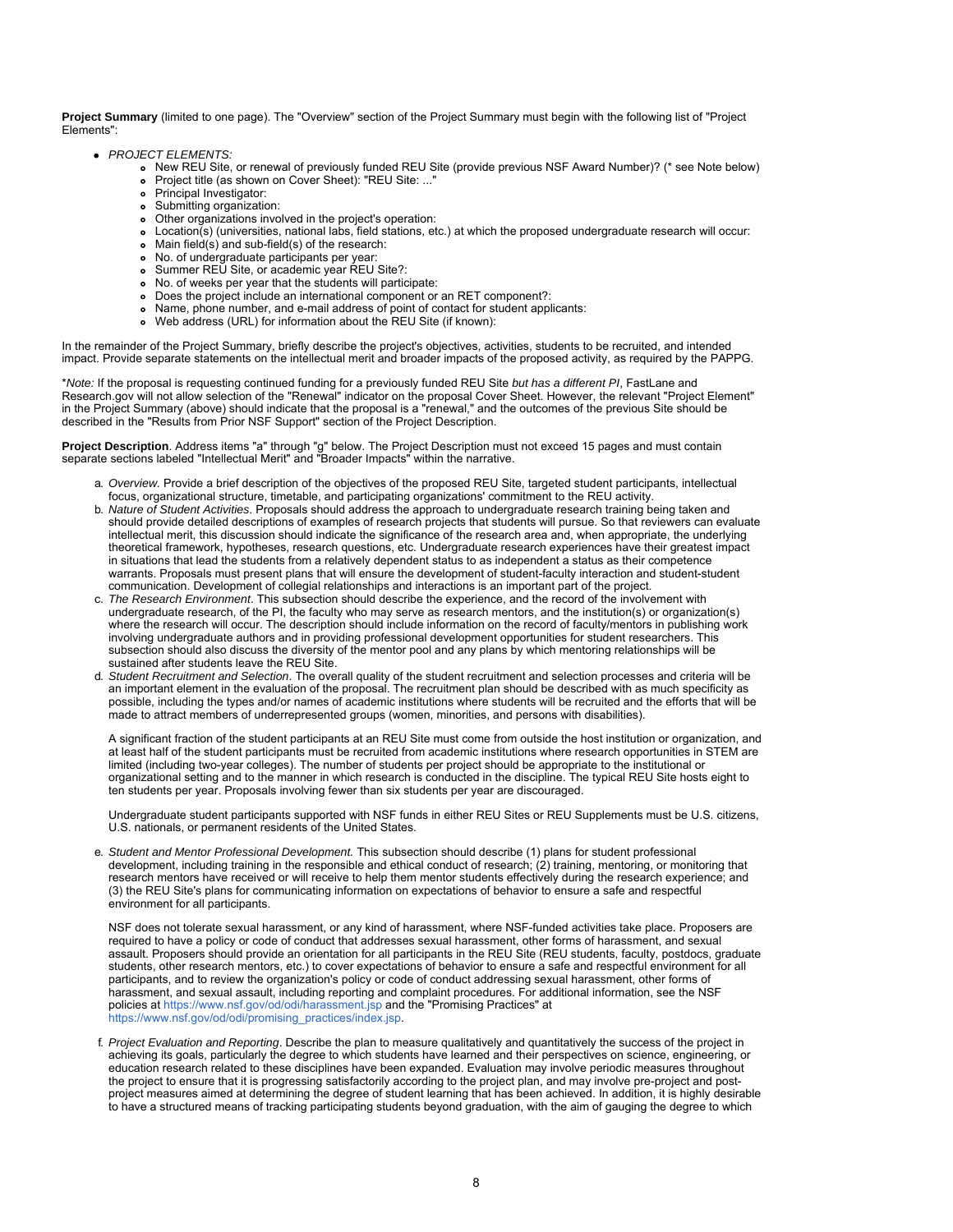the REU Site experience has been a lasting influence in the students' career paths. Proposers may wish to consult [http://www.evalu-ate.org/resources/doc-2010-nsfhandbook/](https://www.nsf.gov/cgi-bin/goodbye?http://www.evalu-ate.org/resources/doc-2010-nsfhandbook/)*The 2010 User-Friendly Handbook for Project Evaluation* for guidance on the elements in a good evaluation plan. Although not required, REU Site PIs may wish to engage specialists in education research (from their organization or another one) in planning and implementing the project evaluation.

g. *Results from Prior NSF Support (if applicable)*. If the proposal is requesting renewal of an existing REU Site or if the department or center (or similar organizational subunit) that will host the proposed Site has hosted another REU Site during the past five years, the Project Description must include a subsection entitled "Results from Prior NSF Support," which may occupy up to five pages of the 15-page Project Description. This subsection must describe the earlier REU project(s) and outcomes in sufficient detail to permit reviewers to reach an informed conclusion regarding the value of the results achieved. Valuable information typically includes results from the project evaluation; summary information about recruiting efforts and the number of applicants, the demographic make-up of participants and their home institutions, and career choices of participants; and a list of publications or reports (already published or to be submitted) resulting from the NSF award.

**References Cited.** A list of bibliographic citations relevant to the proposal must be included.

**Biographical Sketches.** Provide Biographical Sketches for all Senior Personnel, up to a total of 12 people. Senior Personnel include the PI, the Co-PI (if one has been designated), and other faculty/professionals who are anticipated to serve as research mentors. Biographical Sketches should follow the PAPPG's standard specifications for format and length but should include, if applicable, any publications with undergraduate co-authors (with the student labeled by an asterisk) and other activities or accomplishments relevant to a successful REU Site.

If the project will employ an external evaluator, a Biographical Sketch for that professional may be included in the Supplementary Documents section of the proposal.

**Budget**. The focus of REU Sites is the student experience, and the budget must reflect this principle. *Project costs must be predominantly for student support*, which usually includes such items as participant stipends, housing, meals, travel, and laboratory use fees. Costs in budget categories outside Participant Support must be modest and reasonable. For example, for summer REU Sites, many NSF units consider up to one month of salary for the PI, or distributed among the PI and other research mentors, to be appropriate for time spent administering and coordinating the REU Site, training mentors, and similar operational activities. (NSF expects that research mentors will be supported with appropriate salary for their research activities, though not necessarily through the REU grant.) Some budgets include costs for limited travel by project personnel and for various activities that enhance students' professional development.

An REU Site may not charge students an application fee. An REU Site may not charge students tuition, or include tuition in the proposal budget, as a *requirement* for participation (although it is permissible to offer students the *option* of earning academic credit for participation). An REU Site may not charge students for access to common campus facilities such as libraries or athletic facilities.

Student stipends for summer REU Sites are expected to be approximately \$600 per student per week. Other student costs include housing, meals, travel, and laboratory use fees and usually vary depending on the location of the site. Amounts for academic-year REU Sites should be comparable on a pro rata basis. All student costs should be entered as Participant Support Costs. Indirect costs (F&A) are not allowed on Participant Support Costs.

Total project costs--including all direct costs and indirect costs--are generally expected not to exceed \$1,350 per student per week. However, projects that involve exceptional circumstances, such as international activities, field work in remote locations, a Research Experiences for Teachers (RET) component, etc., may exceed this limit.

The Budget Justification should explain and justify all major cost items and any unusual items or situations, such as field work or international collaborations, and should address the cost-effectiveness of the project. As noted above, projects that involve an international component or field work in remote locations often have larger budgets than other projects. This feature is understandable, but the extra costs, with detailed breakdown, should be described in the Budget Justification.

When preparing proposals, PIs are encouraged to contact the appropriate disciplinary REU program officer (see [https://www.nsf.gov/crssprgm/reu/reu\\_contacts.jsp](https://www.nsf.gov/crssprgm/reu/reu_contacts.jsp)) with any questions about the budget or the appropriateness of charges in it.

So as not to create a financial hardship for students, REU Sites are encouraged to pay students their stipend and living expenses on a regular basis or at least on an incremental basis--not, for example, in a lump sum at the end of the summer.

Although the informal seminars, field trips, and similar gatherings through which students interact and become attuned to the culture of research and their discipline are often vital to the success of undergraduate research experiences, applicants are reminded that costs of entertainment, amusement, diversion, and social activities, and any expenses directly associated with such activities (such as meals, lodging, rentals, transportation, and gratuities), are unallowable in the proposal budget. Federal/NSF funds may not be used to support these expenses. However, costs of "working meals" at seminars and other events at which student participation is required and for which there is a formal agenda are generally allowable.

**Current and Pending Support.** Provide this information for all Senior Personnel, up to a total of 12 people. Senior Personnel include the PI, the Co-PI (if one has been designated), and other faculty/professionals who are anticipated to serve as research mentors.

**Facilities, Equipment, and Other Resources.** Complete this section in accordance with the instructions in the PAPPG.

**Supplementary Documentation**. In addition to the Postdoctoral Researcher Mentoring Plan (if applicable) and the Data Management Plan, the proposal may include up to ten signed letters of collaboration documenting collaborative arrangements of significance to the proposal (see [PAPPG Chapter II.C.2.j](https://www.nsf.gov/publications/pub_summ.jsp?ods_key=pappg)). These may be scanned and uploaded into the Supplementary Documents section. Letters may be relevant where the awardee and performing organizations are different, where faculty or facilities at more than one organization are to be employed, or where international activities are planned. Other letters--for example, letters of endorsement--are not permitted.

If the project will involve an external evaluator, a Biographical Sketch for that professional may also be included in the Supplementary Documents.

### *REQUEST FOR REU SUPPLEMENT*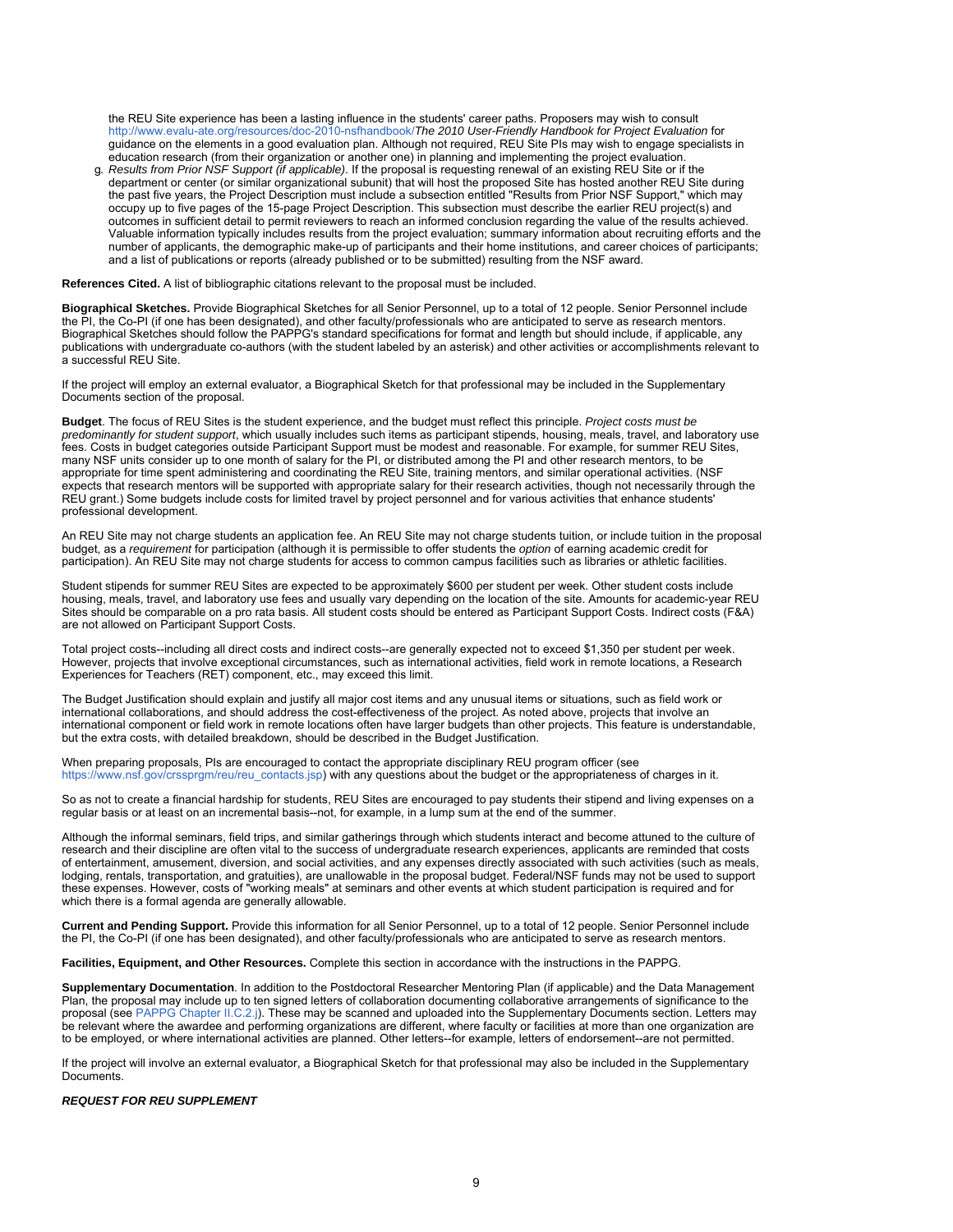Many of the research programs throughout the Foundation support REU activities that are requested either (1) as a component of a new (or renewal) research proposal or (2) as a post-award supplement to an existing grant or cooperative agreement. Specific guidance for the use of either mechanism is given in the last two paragraphs of this section (below).

Investigators are reminded that support for undergraduate students involved in carrying out research under NSF awards should be included as part of the research proposal itself instead of as a post-award supplement to the research proposal, unless such undergraduate participation was not foreseeable at the time of the original proposal.

**Contacts:** For guidance about preparing an REU Supplement request as a component of a new (or renewal) research proposal, contact the program officer who manages the relevant research program. For guidance about preparing an REU Supplement request for an existing NSF award, contact the program officer assigned to the NSF award that would be supplemented. Do *not* contact the list of disciplinary REU program officers at [https://www.nsf.gov/crssprgm/reu/reu\\_contacts.jsp](https://www.nsf.gov/crssprgm/reu/reu_contacts.jsp) about REU Supplements.

Regardless of which mechanism is used to request an REU Supplement, the description of the REU activity should discuss the following: (1) the nature of each prospective student's involvement in the research project; (2) the experience of the PI (or other prospective research mentors) in involving undergraduates in research, including any previous REU Supplement support and the outcomes from that support; (3) the nature of the mentoring that the student(s) will receive; and (4) the process and criteria for selecting the student(s). If a student has been pre-selected (as might be true in the case of a supplement for an ongoing award), then the grounds for selection and a brief Biographical Sketch of the student should be included. (PIs are reminded that the student[s] must be a U.S. citizen, U.S. national, or permanent resident of the United States.)

Normally, funds may be requested for up to two students, but exceptions will be considered for training additional qualified students who are members of underrepresented groups (women, minorities, and persons with disabilities). Centers or large research efforts may request support for a number of students commensurate with the size and nature of the project.

Student stipends for summer projects are expected to be comparable to those of REU Site participants, approximately \$600 per student per week. Other student costs include housing, meals, travel, and laboratory use fees and usually vary depending on location. Amounts for academic-year projects should be comparable on a pro rata basis.

Total costs for a summer--including all direct costs and indirect costs--are generally expected not to exceed \$1,350 per student per week. However, projects that involve international activities, field work in remote locations, or other exceptional circumstances may exceed this limit.

Results from any REU Supplement activities must be included in the annual project report for the associated award. The term of an REU Supplement may not exceed that of the associated award.

**A request for an REU Supplement as part of a proposal for a new or renewal grant or cooperative agreement** should be embedded in the proposal as follows. Enter the description of the REU activity (namely, the information described above in the fourth paragraph under the subheading "REQUEST FOR REU SUPPLEMENT") in the section for Supplementary Documentation. Limit this description to three pages. Include the budget for the REU activity in the yearly project budget. Enter all student costs under Participant Support Costs. Indirect costs [F&A] are not allowed on Participant Support Costs. As part of the Budget Justification, provide a separate explanation of the REU Supplement request, with the proposed student costs itemized and justified and a total given for the items plus associated indirect costs.

If the intent is to engage students as technicians, then an REU Supplement is not the appropriate support mechanism; instead, support should be entered on the Undergraduate Students line of the proposal budget.

**A request for an REU Supplement to an existing NSF award** may be submitted if the need for the undergraduate student support was not foreseen at the time of the original proposal submission. Before preparing a request for supplemental funding, the PI should discuss it with the cognizant program officer for the award unless the PI is responding to a Dear Colleague Letter or other announcement that specifically calls for REU Supplement requests. The PI should prepare the request in FastLane in accordance with the guidelines found in the PAPPG. The following instructions supplement those found in the PAPPG. After logging into FastLane, choose "Award and Reporting Functions," and then "Supplemental Funding Request." Next, choose the award to be supplemented. In the form entitled "Summary of Proposed Work," state that this is a request for an REU Supplement. In the form entitled "Justification for Supplement," include the information described above in the fourth paragraph under the subheading "REQUEST FOR REU SUPPLEMENT"; limit your response to three pages. If an REU student has been pre-selected, you may place a brief Biographical Sketch in Supplementary Documents. Prepare a budget, including a justification of the funds requested for student support and their proposed use. All student costs should be entered as Participant Support Costs (Line F) in the proposal budget. (Indirect costs [F&A] are not allowed on Participant Support Costs.) After you have prepared the request for supplemental funding, forward it to your organization's Sponsored Research Office (SRO), which will submit the request to NSF.

# <span id="page-9-0"></span>**B. Budgetary Information**

### **Cost Sharing:**

Inclusion of voluntary committed cost sharing is prohibited.

### **Indirect Cost (F&A) Limitations:**

Recovery of indirect costs (F&A) is prohibited on Participant Support Costs in REU Site proposals and requests for REU Supplements.

### **Other Budgetary Limitations:**

For summer REU projects, the total budget request--including all direct costs and indirect costs--is generally expected not to exceed \$1,350 per student per week. (The budget request for an academic-year REU project should be comparable on a pro rata basis.) However, projects that involve exceptional circumstances, such as international activities, field work in remote locations, a Research Experience for Teachers (RET) component, etc., may exceed this limit.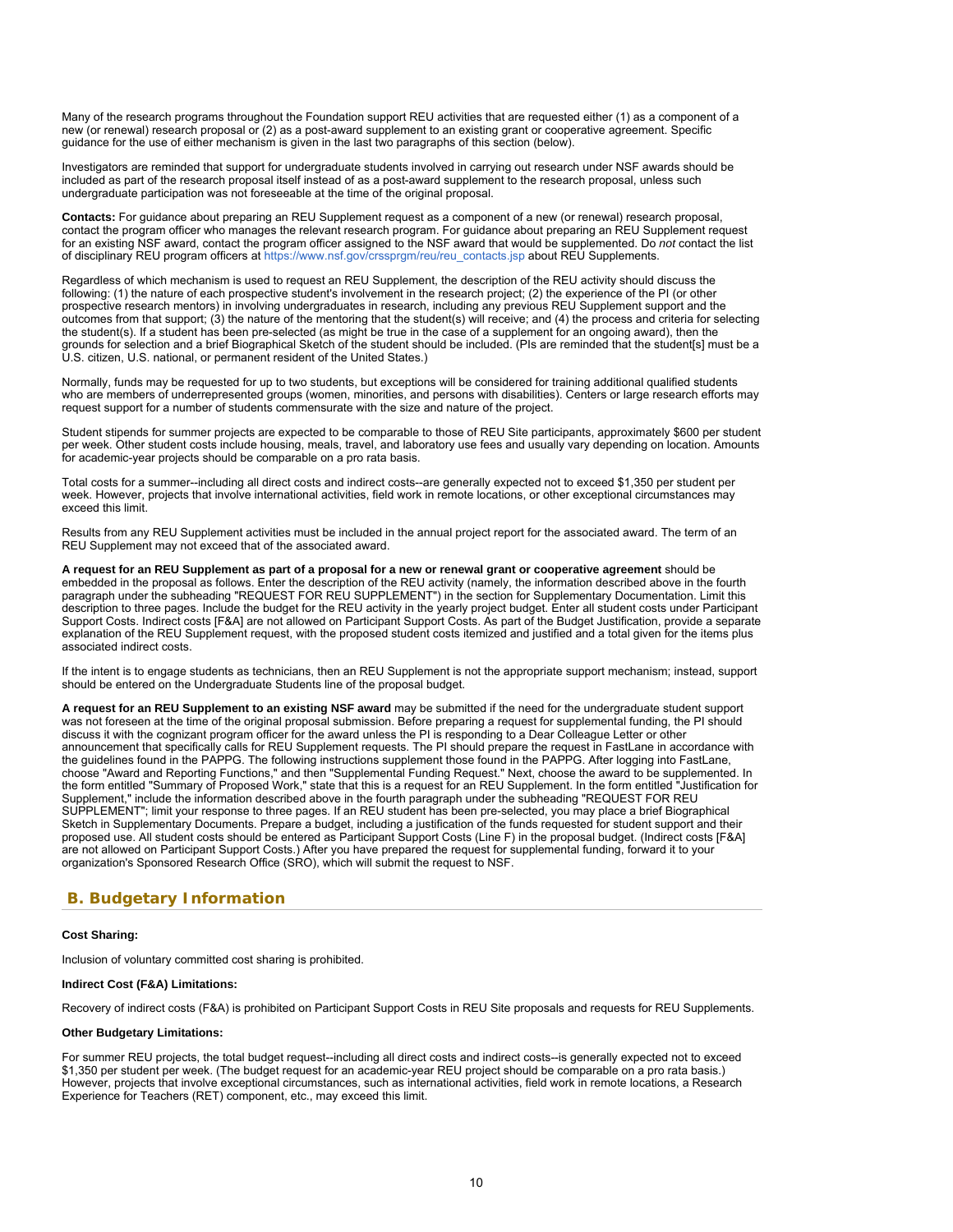### <span id="page-10-0"></span>**C. Due Dates**

**Full Proposal Deadline(s)** (due by 5 p.m. submitter's local time):

#### August 28, 2019

Fourth Wednesday in August, Annually Thereafter

### <span id="page-10-1"></span>**D. FastLane/Research.gov/Grants.gov Requirements**

### **For Proposals Submitted Via FastLane or Research.gov:**

To prepare and submit a proposal via FastLane, see detailed technical instructions available at: <https://www.fastlane.nsf.gov/a1/newstan.htm>. To prepare and submit a proposal via Research.gov, see detailed technical instructions available at: [https://www.research.gov/research-portal/appmanager/base/desktop?](https://www.research.gov/research-portal/appmanager/base/desktop?_nfpb=true&_pageLabel=research_node_display&_nodePath=/researchGov/Service/Desktop/ProposalPreparationandSubmission.html) nfpb=true&\_pageLabel=research\_node\_display&\_nodePath=/researchGov/Service/Desktop/ProposalPreparationan [dSubmission.html.](https://www.research.gov/research-portal/appmanager/base/desktop?_nfpb=true&_pageLabel=research_node_display&_nodePath=/researchGov/Service/Desktop/ProposalPreparationandSubmission.html) For FastLane or Research.gov user support, call the FastLane and Research.gov Help Desk at 1- 800-673-6188 or e-mail [fastlane@nsf.gov](mailto:fastlane@nsf.gov) or [rgov@nsf.gov](mailto:rgov@nsf.gov). The FastLane and Research.gov Help Desk answers general technical questions related to the use of the FastLane and Research.gov systems. Specific questions related to this program solicitation should be referred to the NSF program staff contact(s) listed in Section VIII of this funding opportunity.

### **For Proposals Submitted Via Grants.gov:**

Before using Grants.gov for the first time, each organization must register to create an institutional profile. Once registered, the applicant's organization can then apply for any federal grant on the Grants.gov website. Comprehensive information about using Grants.gov is available on the Grants.gov Applicant Resources webpage: [http://www.grants.gov/web/grants/applicants.html.](http://www.grants.gov/web/grants/applicants.html) In addition, the NSF Grants.gov Application Guide (see link in Section V.A) provides instructions regarding the technical preparation of proposals via Grants.gov. For Grants.gov user support, contact the Grants.gov Contact Center at 1-800-518-4726 or by email: [support@grants.gov.](mailto:support@grants.gov) The Grants.gov Contact Center answers general technical questions related to the use of Grants.gov. Specific questions related to this program solicitation should be referred to the NSF program staff contact(s) listed in Section VIII of this solicitation.

*Submitting the Proposal:* Once all documents have been completed, the Authorized Organizational Representative (AOR) must submit the application to Grants.gov and verify the desired funding opportunity and agency to which the application is submitted. The AOR must then sign and submit the application to Grants.gov. The completed application will be transferred to the NSF FastLane system for further processing.

<span id="page-10-2"></span>Proposers that submitted via FastLane or Research.gov may use Research.gov to verify the status of their submission to NSF. For proposers that submitted via Grants.gov, until an application has been received and validated by NSF, the Authorized Organizational Representative may check the status of an application on Grants.gov. After proposers have received an e-mail notification from NSF, Research.gov should be used to check the status of an application.

### **VI. NSF PROPOSAL PROCESSING AND REVIEW PROCEDURES**

Proposals received by NSF are assigned to the appropriate NSF program for acknowledgement and, if they meet NSF requirements, for review. All proposals are carefully reviewed by a scientist, engineer, or educator serving as an NSF Program Officer, and usually by three to ten other persons outside NSF either as *ad hoc* reviewers, panelists, or both, who are experts in the particular fields represented by the proposal. These reviewers are selected by Program Officers charged with oversight of the review process. Proposers are invited to suggest names of persons they believe are especially well qualified to review the proposal and/or persons they would prefer not review the proposal. These suggestions may serve as one source in the reviewer selection process at the Program Officer's discretion. Submission of such names, however, is optional. Care is taken to ensure that reviewers have no conflicts of interest with the proposal. In addition, Program Officers may obtain comments from site visits before recommending final action on proposals. Senior NSF staff further review recommendations for awards. A flowchart that depicts the entire NSF proposal and award process (and associated timeline) is included in PAPPG Exhibit III-1.

A comprehensive description of the Foundation's merit review process is available on the NSF website at: [https://www.nsf.gov/bfa/dias/policy/merit\\_review/](https://www.nsf.gov/bfa/dias/policy/merit_review/).

Proposers should also be aware of core strategies that are essential to the fulfillment of NSF's mission, as articulated in *[Building the](https://www.nsf.gov/publications/pub_summ.jsp?ods_key=nsf18045&org=NSF) [Future: Investing in Discovery and Innovation - NSF Strategic Plan for Fiscal Years \(FY\) 2018 – 2022](https://www.nsf.gov/publications/pub_summ.jsp?ods_key=nsf18045&org=NSF)*. These strategies are integrated in the program planning and implementation process, of which proposal review is one part. NSF's mission is particularly wellimplemented through the integration of research and education and broadening participation in NSF programs, projects, and activities.

One of the strategic objectives in support of NSF's mission is to foster integration of research and education through the programs, projects, and activities it supports at academic and research institutions. These institutions must recruit, train, and prepare a diverse STEM workforce to advance the frontiers of science and participate in the U.S. technology-based economy. NSF's contribution to the national innovation ecosystem is to provide cutting-edge research under the guidance of the Nation's most creative scientists and engineers. NSF also supports development of a strong science, technology, engineering, and mathematics (STEM) workforce by investing in building the knowledge that informs improvements in STEM teaching and learning.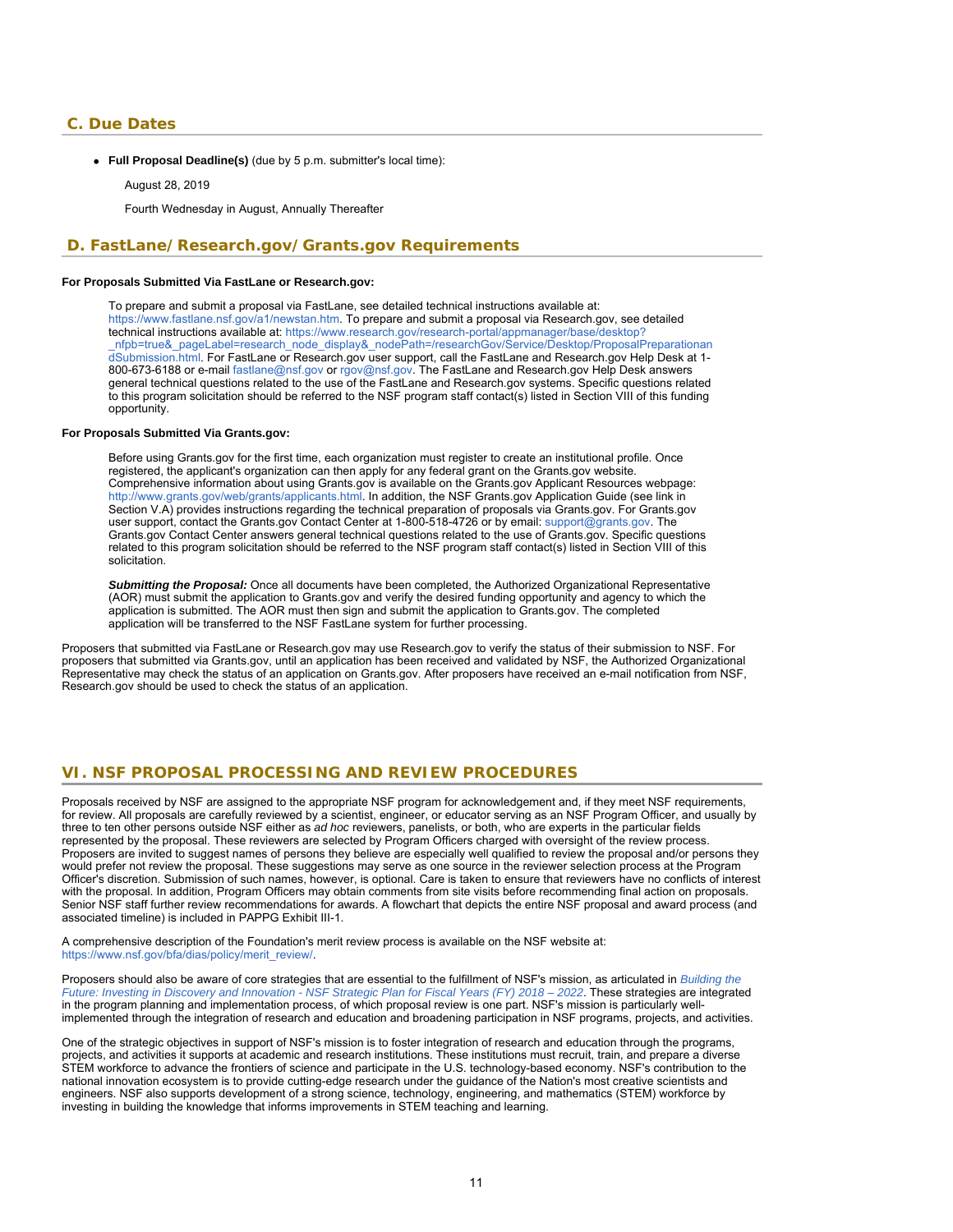NSF's mission calls for the broadening of opportunities and expanding participation of groups, institutions, and geographic regions that are underrepresented in STEM disciplines, which is essential to the health and vitality of science and engineering. NSF is committed to this principle of diversity and deems it central to the programs, projects, and activities it considers and supports.

# <span id="page-11-0"></span>**A. Merit Review Principles and Criteria**

The National Science Foundation strives to invest in a robust and diverse portfolio of projects that creates new knowledge and enables breakthroughs in understanding across all areas of science and engineering research and education. To identify which projects to support, NSF relies on a merit review process that incorporates consideration of both the technical aspects of a proposed project and its potential to contribute more broadly to advancing NSF's mission "to promote the progress of science; to advance the national health, prosperity, and welfare; to secure the national defense; and for other purposes." NSF makes every effort to conduct a fair, competitive, transparent merit review process for the selection of projects.

### **1. Merit Review Principles**

These principles are to be given due diligence by PIs and organizations when preparing proposals and managing projects, by reviewers when reading and evaluating proposals, and by NSF program staff when determining whether or not to recommend proposals for funding and while overseeing awards. Given that NSF is the primary federal agency charged with nurturing and supporting excellence in basic research and education, the following three principles apply:

- All NSF projects should be of the highest quality and have the potential to advance, if not transform, the frontiers of knowledge.
- NSF projects, in the aggregate, should contribute more broadly to achieving societal goals. These "Broader Impacts" may be accomplished through the research itself, through activities that are directly related to specific research projects, or through activities that are supported by, but are complementary to, the project. The project activities may be based on previously established and/or innovative methods and approaches, but in either case must be well justified.
- Meaningful assessment and evaluation of NSF funded projects should be based on appropriate metrics, keeping in mind the likely correlation between the effect of broader impacts and the resources provided to implement projects. If the size of the activity is limited, evaluation of that activity in isolation is not likely to be meaningful. Thus, assessing the effectiveness of these activities may best be done at a higher, more aggregated, level than the individual project.

With respect to the third principle, even if assessment of Broader Impacts outcomes for particular projects is done at an aggregated level, PIs are expected to be accountable for carrying out the activities described in the funded project. Thus, individual projects should include clearly stated goals, specific descriptions of the activities that the PI intends to do, and a plan in place to document the outputs of those activities.

These three merit review principles provide the basis for the merit review criteria, as well as a context within which the users of the criteria can better understand their intent.

#### **2. Merit Review Criteria**

All NSF proposals are evaluated through use of the two National Science Board approved merit review criteria. In some instances, however, NSF will employ additional criteria as required to highlight the specific objectives of certain programs and activities.

The two merit review criteria are listed below. **Both** criteria are to be given **full consideration** during the review and decision-making processes; each criterion is necessary but neither, by itself, is sufficient. Therefore, proposers must fully address both criteria. (PAPPG Chapter II.C.2.d(i). contains additional information for use by proposers in development of the Project Description section of the proposal). Reviewers are strongly encouraged to review the criteria, including PAPPG Chapter II.C.2.d(i), prior to the review of a proposal.

When evaluating NSF proposals, reviewers will be asked to consider what the proposers want to do, why they want to do it, how they plan to do it, how they will know if they succeed, and what benefits could accrue if the project is successful. These issues apply both to the technical aspects of the proposal and the way in which the project may make broader contributions. To that end, reviewers will be asked to evaluate all proposals against two criteria:

- **Intellectual Merit:** The Intellectual Merit criterion encompasses the potential to advance knowledge; and
- **Broader Impacts:** The Broader Impacts criterion encompasses the potential to benefit society and contribute to the achievement of specific, desired societal outcomes.

The following elements should be considered in the review for both criteria:

- 1. What is the potential for the proposed activity to
	- a. Advance knowledge and understanding within its own field or across different fields (Intellectual Merit); and b. Benefit society or advance desired societal outcomes (Broader Impacts)?
- 2. To what extent do the proposed activities suggest and explore creative, original, or potentially transformative concepts?
- 3. Is the plan for carrying out the proposed activities well-reasoned, well-organized, and based on a sound rationale? Does the plan incorporate a mechanism to assess success?
- 4. How well qualified is the individual, team, or organization to conduct the proposed activities?
- 5. Are there adequate resources available to the PI (either at the home organization or through collaborations) to carry out the proposed activities?

Broader impacts may be accomplished through the research itself, through the activities that are directly related to specific research projects, or through activities that are supported by, but are complementary to, the project. NSF values the advancement of scientific knowledge and activities that contribute to achievement of societally relevant outcomes. Such outcomes include, but are not limited to: full participation of women, persons with disabilities, and underrepresented minorities in science, technology, engineering, and mathematics (STEM); improved STEM education and educator development at any level; increased public scientific literacy and public engagement with science and technology; improved well-being of individuals in society; development of a diverse, globally competitive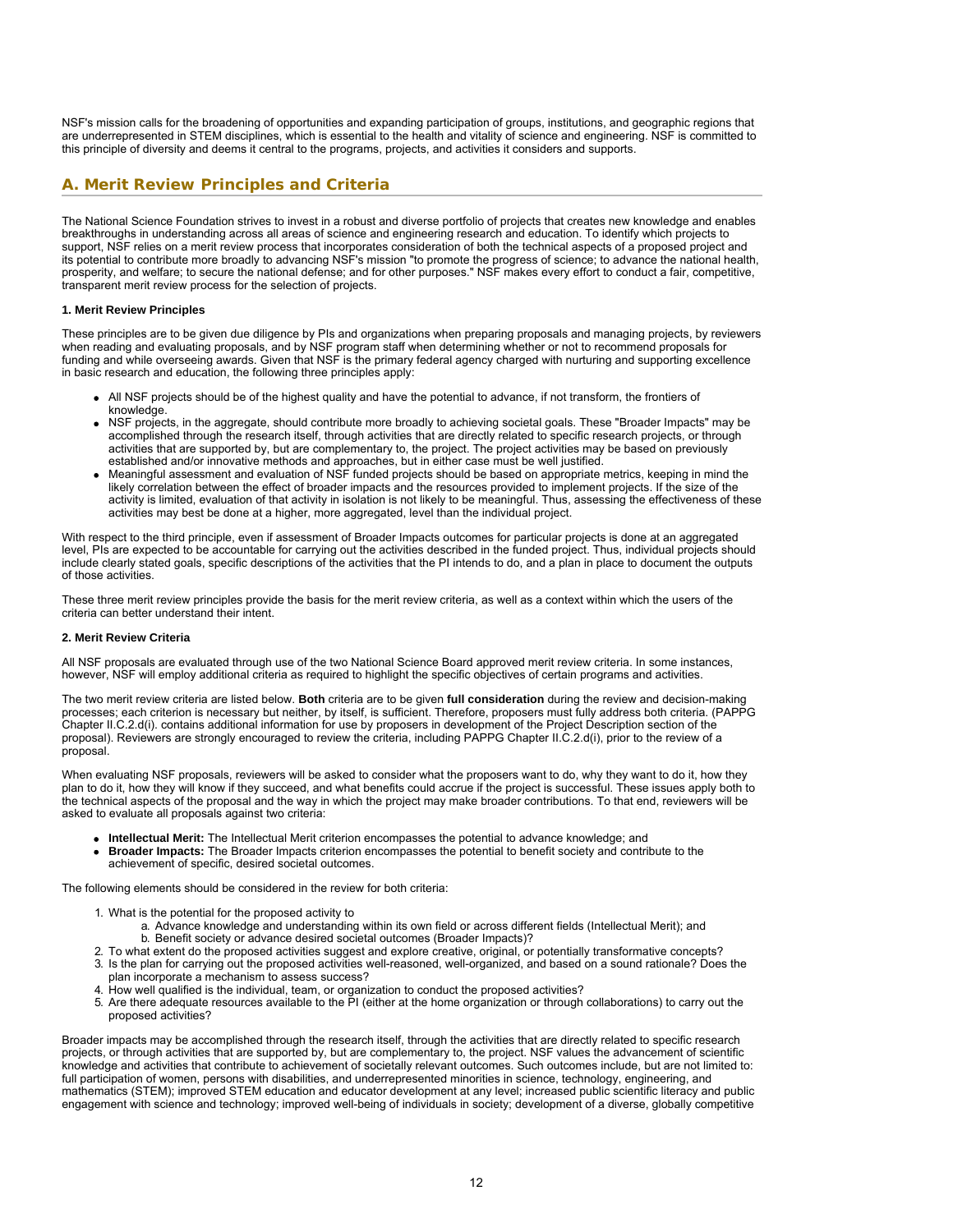STEM workforce; increased partnerships between academia, industry, and others; improved national security; increased economic competitiveness of the United States; and enhanced infrastructure for research and education.

Proposers are reminded that reviewers will also be asked to review the Data Management Plan and the Postdoctoral Researcher Mentoring Plan, as appropriate.

### **Additional Solicitation Specific Review Criteria**

Reviewers will be asked to interpret the two basic NSF review criteria in the context of the REU program. In addition, they will be asked to place emphasis on the following considerations:

- 1. Appropriateness and value of the research and professional development experience for the student participants, particularly the appropriateness of the research project(s) for undergraduate involvement and the nature of the students' participation in these activities.
- 2. Quality of the research environment, including the facilities, the preparedness of the research mentor(s) to guide undergraduate research, and the professional development opportunities for the students.
- 3. Appropriateness of the student recruitment and selection plans, including those for involving students from underrepresented
- groups, from outside the host institution, and from academic institutions with limited research opportunities in STEM. 4. Quality of plans for student preparation and for follow-through designed to promote continuation of student interest and involvement in research.
- 5. Appropriateness and cost-effectiveness of the budget, effectiveness of the plans for managing the project and evaluating the outcomes, and commitment of partners, if relevant.
- 6. For renewals of previously funded REU Sites: effectiveness of the previous Site.

# <span id="page-12-0"></span>**B. Review and Selection Process**

Proposals submitted in response to this program solicitation will be reviewed by Ad hoc Review and/or Panel Review.

Reviewers will be asked to evaluate proposals using two National Science Board approved merit review criteria and, if applicable, additional program specific criteria. A summary rating and accompanying narrative will generally be completed and submitted by each reviewer and/or panel. The Program Officer assigned to manage the proposal's review will consider the advice of reviewers and will formulate a recommendation.

After scientific, technical and programmatic review and consideration of appropriate factors, the NSF Program Officer recommends to the cognizant Division Director whether the proposal should be declined or recommended for award. NSF strives to be able to tell applicants whether their proposals have been declined or recommended for funding within six months. Large or particularly complex proposals or proposals from new awardees may require additional review and processing time. The time interval begins on the deadline or target date, or receipt date, whichever is later. The interval ends when the Division Director acts upon the Program Officer's recommendation.

After programmatic approval has been obtained, the proposals recommended for funding will be forwarded to the Division of Grants and Agreements for review of business, financial, and policy implications. After an administrative review has occurred, Grants and Agreements Officers perform the processing and issuance of a grant or other agreement. Proposers are cautioned that only a Grants and Agreements Officer may make commitments, obligations or awards on behalf of NSF or authorize the expenditure of funds. No commitment on the part of NSF should be inferred from technical or budgetary discussions with a NSF Program Officer. A Principal Investigator or organization that makes financial or personnel commitments in the absence of a grant or cooperative agreement signed by the NSF Grants and Agreements Officer does so at their own risk.

Once an award or declination decision has been made, Principal Investigators are provided feedback about their proposals. In all cases, reviews are treated as confidential documents. Verbatim copies of reviews, excluding the names of the reviewers or any reviewer-identifying information, are sent to the Principal Investigator/Project Director by the Program Officer. In addition, the proposer will receive an explanation of the decision to award or decline funding.

# <span id="page-12-1"></span>**VII. AWARD ADMINISTRATION INFORMATION**

# <span id="page-12-2"></span>**A. Notification of the Award**

Notification of the award is made to *the submitting organization* by a Grants Officer in the Division of Grants and Agreements. Organizations whose proposals are declined will be advised as promptly as possible by the cognizant NSF Program administering the program. Verbatim copies of reviews, not including the identity of the reviewer, will be provided automatically to the Principal Investigator. (See Section VI.B. for additional information on the review process.)

# <span id="page-12-3"></span>**B. Award Conditions**

An NSF award consists of: (1) the award notice, which includes any special provisions applicable to the award and any numbered amendments thereto; (2) the budget, which indicates the amounts, by categories of expense, on which NSF has based its support (or otherwise communicates any specific approvals or disapprovals of proposed expenditures); (3) the proposal referenced in the award notice; (4) the applicable award conditions, such as Grant General Conditions (GC-1)\*; or Research Terms and Conditions\* and (5) any announcement or other NSF issuance that may be incorporated by reference in the award notice. Cooperative agreements also are administered in accordance with NSF Cooperative Agreement Financial and Administrative Terms and Conditions (CA-FATC) and the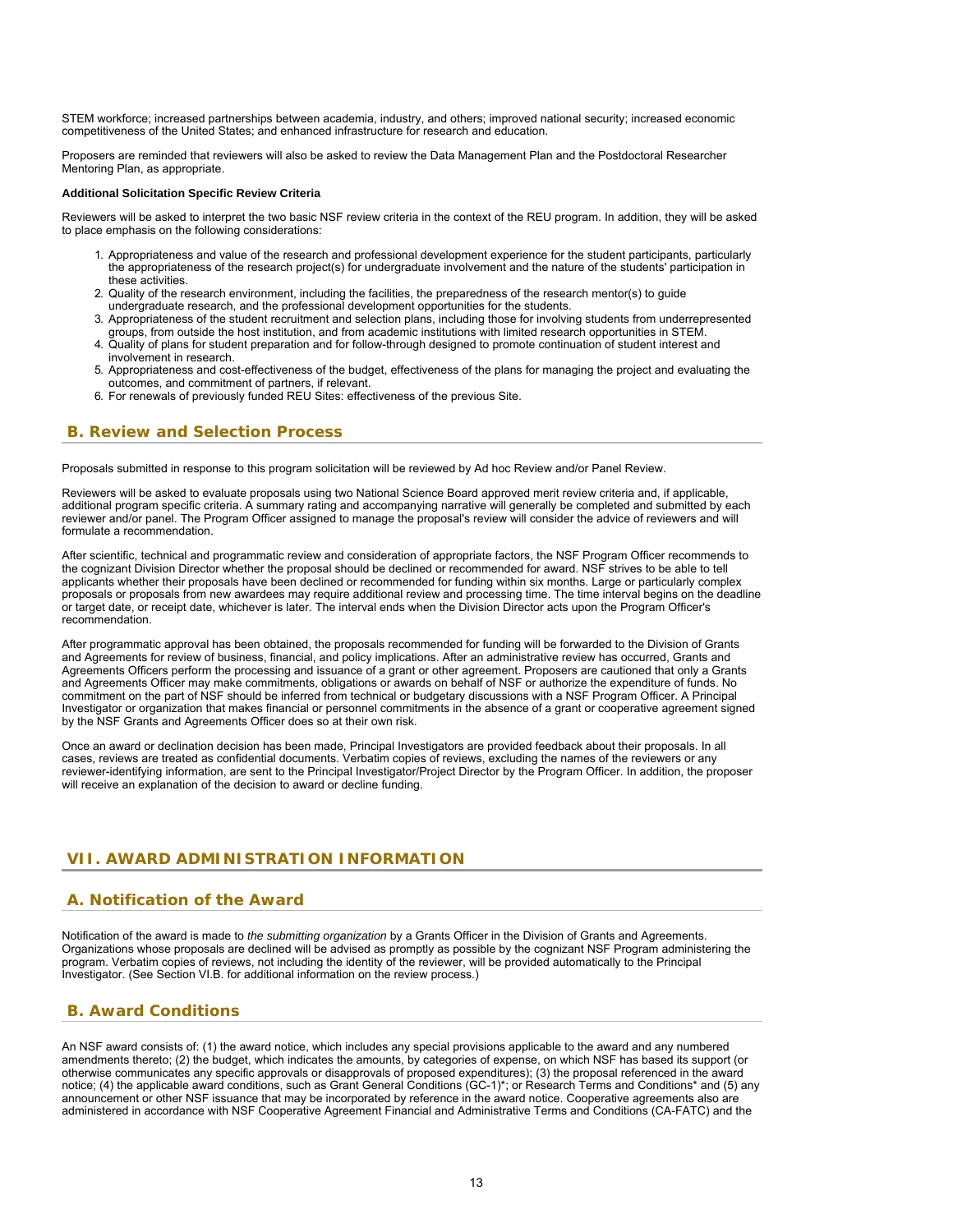applicable Programmatic Terms and Conditions. NSF awards are electronically signed by an NSF Grants and Agreements Officer and transmitted electronically to the organization via e-mail.

\*These documents may be accessed electronically on NSF's Website at [https://www.nsf.gov/awards/managing/award\\_conditions.jsp?](https://www.nsf.gov/awards/managing/award_conditions.jsp?org=NSF) [org=NSF.](https://www.nsf.gov/awards/managing/award_conditions.jsp?org=NSF) Paper copies may be obtained from the NSF Publications Clearinghouse, telephone (703) 292-7827 or by e-mail from [nsfpubs@nsf.gov.](mailto:nsfpubs@nsf.gov)

More comprehensive information on NSF Award Conditions and other important information on the administration of NSF awards is contained in the NSF *Proposal & Award Policies & Procedures Guide* (PAPPG) Chapter VII, available electronically on the NSF Website at [https://www.nsf.gov/publications/pub\\_summ.jsp?ods\\_key=pappg](https://www.nsf.gov/publications/pub_summ.jsp?ods_key=pappg).

# <span id="page-13-0"></span>**C. Reporting Requirements**

For all multi-year grants (including both standard and continuing grants), the Principal Investigator must submit an annual project report to the cognizant Program Officer no later than 90 days prior to the end of the current budget period. (Some programs or awards require submission of more frequent project reports). No later than 120 days following expiration of a grant, the PI also is required to submit a final project report, and a project outcomes report for the general public.

Failure to provide the required annual or final project reports, or the project outcomes report, will delay NSF review and processing of any future funding increments as well as any pending proposals for all identified PIs and co-PIs on a given award. PIs should examine the formats of the required reports in advance to assure availability of required data.

PIs are required to use NSF's electronic project-reporting system, available through Research.gov, for preparation and submission of annual and final project reports. Such reports provide information on accomplishments, project participants (individual and organizational), publications, and other specific products and impacts of the project. Submission of the report via Research.gov constitutes certification by the PI that the contents of the report are accurate and complete. The project outcomes report also must be prepared and submitted using Research.gov. This report serves as a brief summary, prepared specifically for the public, of the nature and outcomes of the project. This report will be posted on the NSF website exactly as it is submitted by the PI.

More comprehensive information on NSF Reporting Requirements and other important information on the administration of NSF awards is contained in the *NSF Proposal & Award Policies & Procedures Guide* (PAPPG) Chapter VII, available electronically on the NSF Website at [https://www.nsf.gov/publications/pub\\_summ.jsp?ods\\_key=pappg](https://www.nsf.gov/publications/pub_summ.jsp?ods_key=pappg).

PIs are required to provide the names and other basic information about REU student participants as part of annual and final project reports. In particular, in the report, each REU student who is supported with NSF REU funds must be identified as an "REU Participant," and the PI must provide the student's home institution and year of schooling completed (sophomore, junior, etc.). The REU students (like all participants listed in project reports) will receive an automated request from Research.gov to self-report their demographic information. PIs of REU Sites may also be required to provide additional information that enables NSF to track students beyond the period of their participation in the Site.

REU Site awardees are expected to establish a website for the recruitment of students and dissemination of information about the REU Site and to maintain the website for the duration of the award. PIs are required to furnish the URL for the website to the cognizant NSF program officer no later than 90 days after receiving notification of the award.

# <span id="page-13-1"></span>**VIII. AGENCY CONTACTS**

*Please note that the program contact information is current at the time of publishing. See program website for any updates to the points of contact.*

General inquiries regarding this program should be made to:

[NSF REU Site Contacts](https://www.nsf.gov/crssprgm/reu/reu_contacts.jsp)

For questions related to the use of FastLane or Research.gov, contact:

FastLane and Research.gov Help Desk: 1-800-673-6188

FastLane Help Desk e-mail: [fastlane@nsf.gov](mailto:fastlane@nsf.gov).

Research.gov Help Desk e-mail: [rgov@nsf.gov](mailto:rgov@nsf.gov)

For questions relating to Grants.gov contact:

Grants.gov Contact Center: If the Authorized Organizational Representatives (AOR) has not received a confirmation message from Grants.gov within 48 hours of submission of application, please contact via telephone: 1-800-518-4726; e-mail: [support@grants.gov.](mailto:support@grants.gov)

**NSF REU Site Contacts:** [https://www.nsf.gov/crssprgm/reu/reu\\_contacts.jsp](https://www.nsf.gov/crssprgm/reu/reu_contacts.jsp)

### <span id="page-13-2"></span>**IX. OTHER INFORMATION**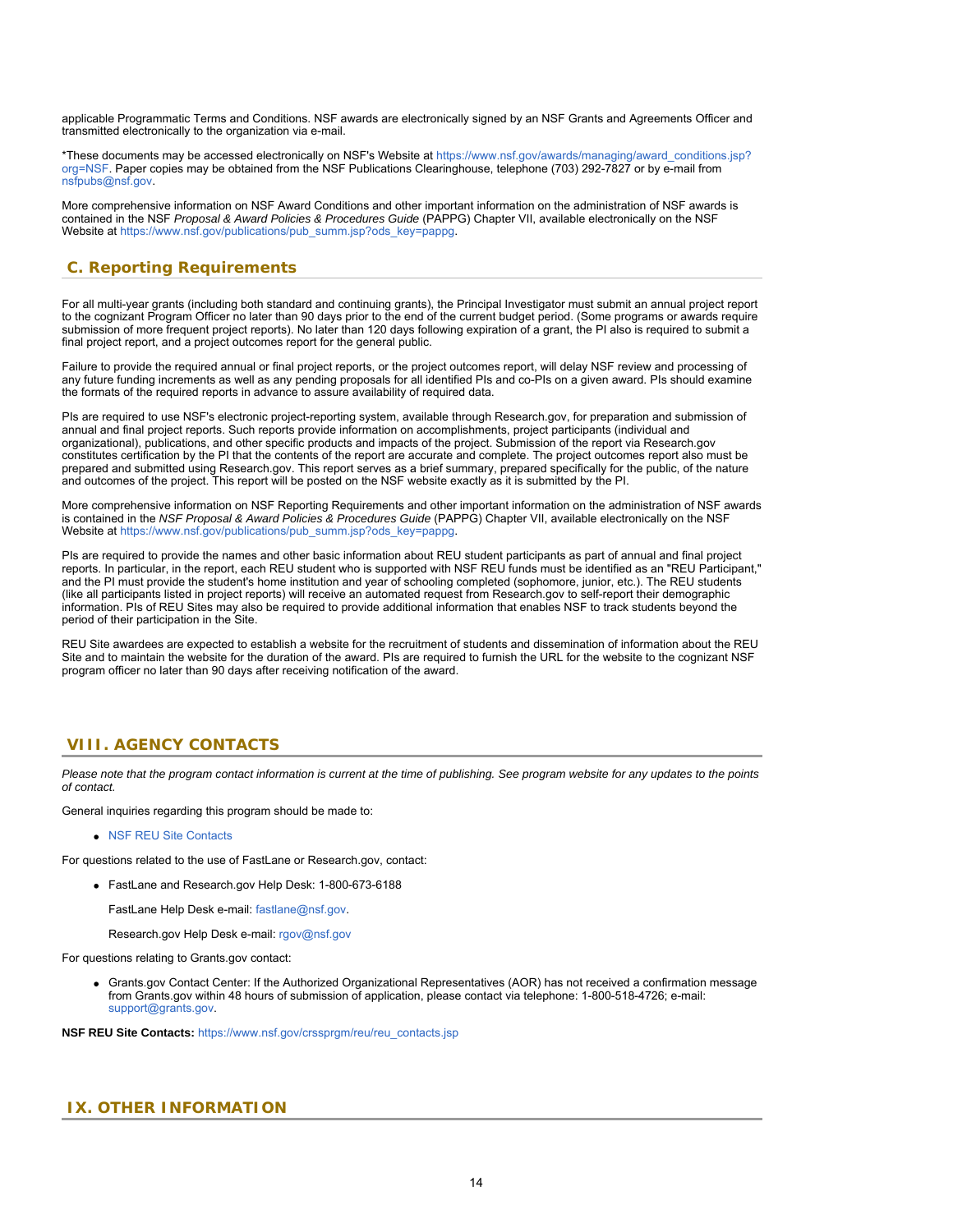The NSF website provides the most comprehensive source of information on NSF Directorates (including contact information), programs and funding opportunities. Use of this website by potential proposers is strongly encouraged. In addition, "NSF Update" is an information-delivery system designed to keep potential proposers and other interested parties apprised of new NSF funding opportunities and publications, important changes in proposal and award policies and procedures, and upcoming NSF [Grants](https://www.nsf.gov/bfa/dias/policy/outreach.jsp) [Conferences](https://www.nsf.gov/bfa/dias/policy/outreach.jsp). Subscribers are informed through e-mail or the user's Web browser each time new publications are issued that match their identified interests. "NSF Update" also is available on [NSF's website](https://www.nsf.gov/cgi-bin/goodbye?https://public.govdelivery.com/accounts/USNSF/subscriber/new?topic_id=USNSF_179).

Grants.gov provides an additional electronic capability to search for Federal government-wide grant opportunities. NSF funding opportunities may be accessed via this mechanism. Further information on Grants.gov may be obtained at [http://www.grants.gov](http://www.grants.gov/).

Some NSF directorates/offices/divisions that manage REU Site proposals post discipline-specific REU web pages or fund an awardee to host a website providing information for the community of REU awardees in the discipline. These discipline-specific websites are listed, along with the NSF REU point of contact for each discipline, on the web page at [https://www.nsf.gov/crssprgm/reu/reu\\_contacts.jsp](https://www.nsf.gov/crssprgm/reu/reu_contacts.jsp).

The following resources, which summarize research on the impact of undergraduate research experiences, could be helpful to investigators as they are designing those experiences and considering approaches to evaluating them:

- Brownell, Jayne E., and Lynn E. Swaner. *Five High-Impact Practices: Research on Learning, Outcomes, Completion, and Quality*; Chapter 4: "Undergraduate Research." Washington, DC: Association of American Colleges and Universities, 2010. Reviews published research on the effectiveness and outcomes of undergraduate research.
- Laursen, Sandra, et al. *Undergraduate Research in the Sciences: Engaging Students in Real Science*. San Francisco: Jossey-Bass, 2010. Examines the benefits of undergraduate research, and provides advice for designing and evaluating the experiences.
- Linn, Marcia C., Erin Palmer, Anne Baranger, Elizabeth Gerard, and Elisa Stone. "Undergraduate Research Experiences: Impacts and Opportunities." *Science*, Vol. 347, Issue 6222 (6 February 2015); DOI: [10.1126/science.1261757.](https://www.nsf.gov/cgi-bin/goodbye?https://doi.org/10.1126/science.1261757) Comprehensively examines the literature on the impacts of undergraduate research experiences, and identifies the gaps in knowledge and the opportunities for more rigorous research and assessment.
- Lopatto, David. *[Science in Solution: The Impact of Undergraduate Research on Student Learning](https://www.nsf.gov/cgi-bin/goodbye?https://www.grinnell.edu/sites/default/files/documents/science_in_solution_lopatto.pdf)*. Tucson, AZ: Research Corporation for Science Advancement, 2009. Findings from the author's pioneering surveys exploring the benefits of undergraduate research.
- National Academies of Sciences, Engineering, and Medicine. *Undergraduate Research Experiences for STEM Students: Successes, Challenges, and Opportunities*. Washington, DC: The National Academies Press, 2017; DOI: [10.17226/24622](https://www.nsf.gov/cgi-bin/goodbye?https://doi.org/10.17226/24622). NSF-commissioned study that takes stock of what is known, and not known, about undergraduate research experiences and describes practices and research that faculty can apply to improve the experiences for students.
- Russell, Susan H., Mary P. Hancock, and James McCullough. "Benefits of Undergraduate Research Experiences." *Science*, Vol. 316, Issue 5824 (27 April 2007); DOI: [10.1126/science.1140384.](https://www.nsf.gov/cgi-bin/goodbye?https://doi.org/10.1126/science.1140384) Summary of a large-scale, NSF-funded evaluation of undergraduate research opportunities, conducted by SRI International between 2002 and 2006. The study included REU Sites, REU Supplements, and undergraduate research opportunities sponsored by a range of other NSF programs.

Several additional resources offer practical help for designing particular components of REU projects:

- [Online Ethics Center for Engineering and Science.](https://www.nsf.gov/cgi-bin/goodbye?https://www.onlineethics.org/) Information, references, and case studies for exploring ethics in engineering and science and designing training on the responsible and ethical conduct of research.
- [Center for the Improvement of Mentored Experiences in Research](https://www.nsf.gov/cgi-bin/goodbye?https://cimerproject.org/) (CIMER). Publications and online resources focusing on effective mentoring of beginning researchers.
- 
- [Evaluation Tools: Undergraduate Research Student Self-Assessment](https://www.nsf.gov/cgi-bin/goodbye?https://www.colorado.edu/eer/research-areas/undergraduate-research/evaluation-tools-undergraduate-research-student-self) (URSSA). NSF-funded online survey instrument for use in evaluating student outcomes of undergraduate research experiences. Some REU Sites use this tool or a variant of it (see, for example, [https://bioreu.org/resources/assessment-and-evaluation/](https://www.nsf.gov/cgi-bin/goodbye?https://bioreu.org/resources/assessment-and-evaluation/)) to assess student learning gains. Other REU Sites use other tools or follow a different approach; NSF does not prescribe any one approach to evaluation and assessment for REU Sites.

Some NSF programs that support centers and facilities encourage the inclusion of REU activities as one component of those large projects; see the individual solicitations for details. Other NSF funding opportunities focus on providing structured research experiences similar to those supported by the REU program:

- [International Research Experiences for Students](https://www.nsf.gov/funding/pgm_summ.jsp?pims_id=12831) (IRES)
- [Research Assistantships for High School Students \(RAHSS\): Directorate for Biological Sciences](https://www.nsf.gov/funding/pgm_summ.jsp?pims_id=500035)  $\bullet$
- [Research Experiences for Teachers \(RET\): Directorate for Biological Sciences](https://www.nsf.gov/funding/pgm_summ.jsp?pims_id=503658)
- Research Experiences for Teachers  $(RET)$  in Engineering and Computer Science
- [Research Training Groups in the Mathematical Sciences](https://www.nsf.gov/funding/pgm_summ.jsp?pims_id=5732) (RTG)

### **ABOUT THE NATIONAL SCIENCE FOUNDATION**

The National Science Foundation (NSF) is an independent Federal agency created by the National Science Foundation Act of 1950, as amended (42 USC 1861-75). The Act states the purpose of the NSF is "to promote the progress of science; [and] to advance the national health, prosperity, and welfare by supporting research and education in all fields of science and engineering."

NSF funds research and education in most fields of science and engineering. It does this through grants and cooperative agreements to more than 2,000 colleges, universities, K-12 school systems, businesses, informal science organizations and other research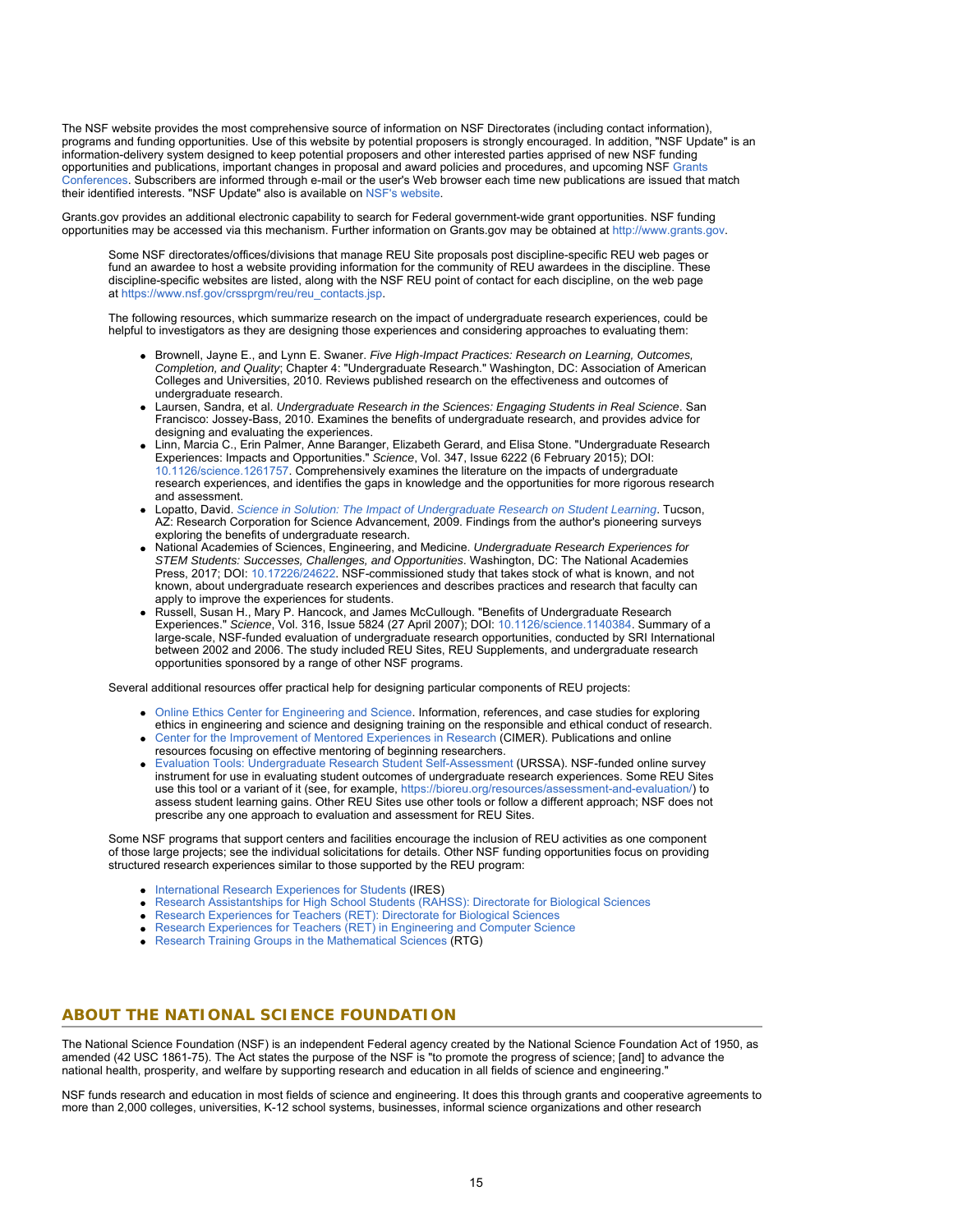organizations throughout the US. The Foundation accounts for about one-fourth of Federal support to academic institutions for basic research.

NSF receives approximately 55,000 proposals each year for research, education and training projects, of which approximately 11,000 are funded. In addition, the Foundation receives several thousand applications for graduate and postdoctoral fellowships. The agency operates no laboratories itself but does support National Research Centers, user facilities, certain oceanographic vessels and Arctic and Antarctic research stations. The Foundation also supports cooperative research between universities and industry, US participation in international scientific and engineering efforts, and educational activities at every academic level.

*Facilitation Awards for Scientists and Engineers with Disabilities* (FASED) provide funding for special assistance or equipment to enable persons with disabilities to work on NSF-supported projects. See the *NSF Proposal & Award Policies & Procedures Guide* Chapter II.E.6 for instructions regarding preparation of these types of proposals.

The National Science Foundation has Telephonic Device for the Deaf (TDD) and Federal Information Relay Service (FIRS) capabilities that enable individuals with hearing impairments to communicate with the Foundation about NSF programs, employment or general information. TDD may be accessed at (703) 292-5090 and (800) 281-8749, FIRS at (800) 877-8339.

The National Science Foundation Information Center may be reached at (703) 292-5111.

The National Science Foundation promotes and advances scientific progress in the United States by competitively awarding grants and cooperative agreements for research and education in the sciences, mathematics, and engineering.

To get the latest information about program deadlines, to download copies of NSF publications, and to access abstracts of awards, visit the NSF Website at [https://www.nsf.gov](https://www.nsf.gov/)

| • Location:                                            | 2415 Eisenhower Avenue, Alexandria, VA 22314 |  |  |  |
|--------------------------------------------------------|----------------------------------------------|--|--|--|
| • For General Information<br>(NSF Information Center): | (703) 292-5111                               |  |  |  |
| • TDD (for the hearing-impaired):                      | (703) 292-5090                               |  |  |  |
| • To Order Publications or Forms:                      |                                              |  |  |  |
| Send an e-mail to:                                     | nsfpubs@nsf.gov                              |  |  |  |
| or telephone:                                          | (703) 292-7827                               |  |  |  |
| • To Locate NSF Employees:                             | (703) 292-5111                               |  |  |  |
|                                                        |                                              |  |  |  |

# **PRIVACY ACT AND PUBLIC BURDEN STATEMENTS**

The information requested on proposal forms and project reports is solicited under the authority of the National Science Foundation Act of 1950, as amended. The information on proposal forms will be used in connection with the selection of qualified proposals; and project reports submitted by awardees will be used for program evaluation and reporting within the Executive Branch and to Congress. The information requested may be disclosed to qualified reviewers and staff assistants as part of the proposal review process; to proposer institutions/grantees to provide or obtain data regarding the proposal review process, award decisions, or the administration of awards; to government contractors, experts, volunteers and researchers and educators as necessary to complete assigned work; to other government agencies or other entities needing information regarding applicants or nominees as part of a joint application review process, or in order to coordinate programs or policy; and to another Federal agency, court, or party in a court or Federal administrative proceeding if the government is a party. Information about Principal Investigators may be added to the Reviewer file and used to select potential candidates to serve as peer reviewers or advisory committee members. See Systems of Records, [NSF-50,](https://www.nsf.gov/policies/SOR_PA_NSF-50_Principal_Investigator_Proposal_File.pdf) "Principal Investigator/Proposal File and Associated Records," 69 Federal Register 26410 (May 12, 2004), and [NSF-51](https://www.nsf.gov/policies/SOR_PA_NSF-51_Reviewer_Proposal_File.pdf), "Reviewer/Proposal File and Associated Records," 69 Federal Register 26410 (May 12, 2004). Submission of the information is voluntary. Failure to provide full and complete information, however, may reduce the possibility of receiving an award.

An agency may not conduct or sponsor, and a person is not required to respond to, an information collection unless it displays a valid Office of Management and Budget (OMB) control number. The OMB control number for this collection is 3145-0058. Public reporting burden for this collection of information is estimated to average 120 hours per response, including the time for reviewing instructions. Send comments regarding the burden estimate and any other aspect of this collection of information, including suggestions for reducing this burden, to:

Suzanne H. Plimpton Reports Clearance Officer Office of the General Counsel National Science Foundation Alexandria, VA 22314

| Policies and Important Links |  |  |  | Privacy   FOIA   Help   Contact_NSF | Contact Web Master | l SiteMap |
|------------------------------|--|--|--|-------------------------------------|--------------------|-----------|
|------------------------------|--|--|--|-------------------------------------|--------------------|-----------|